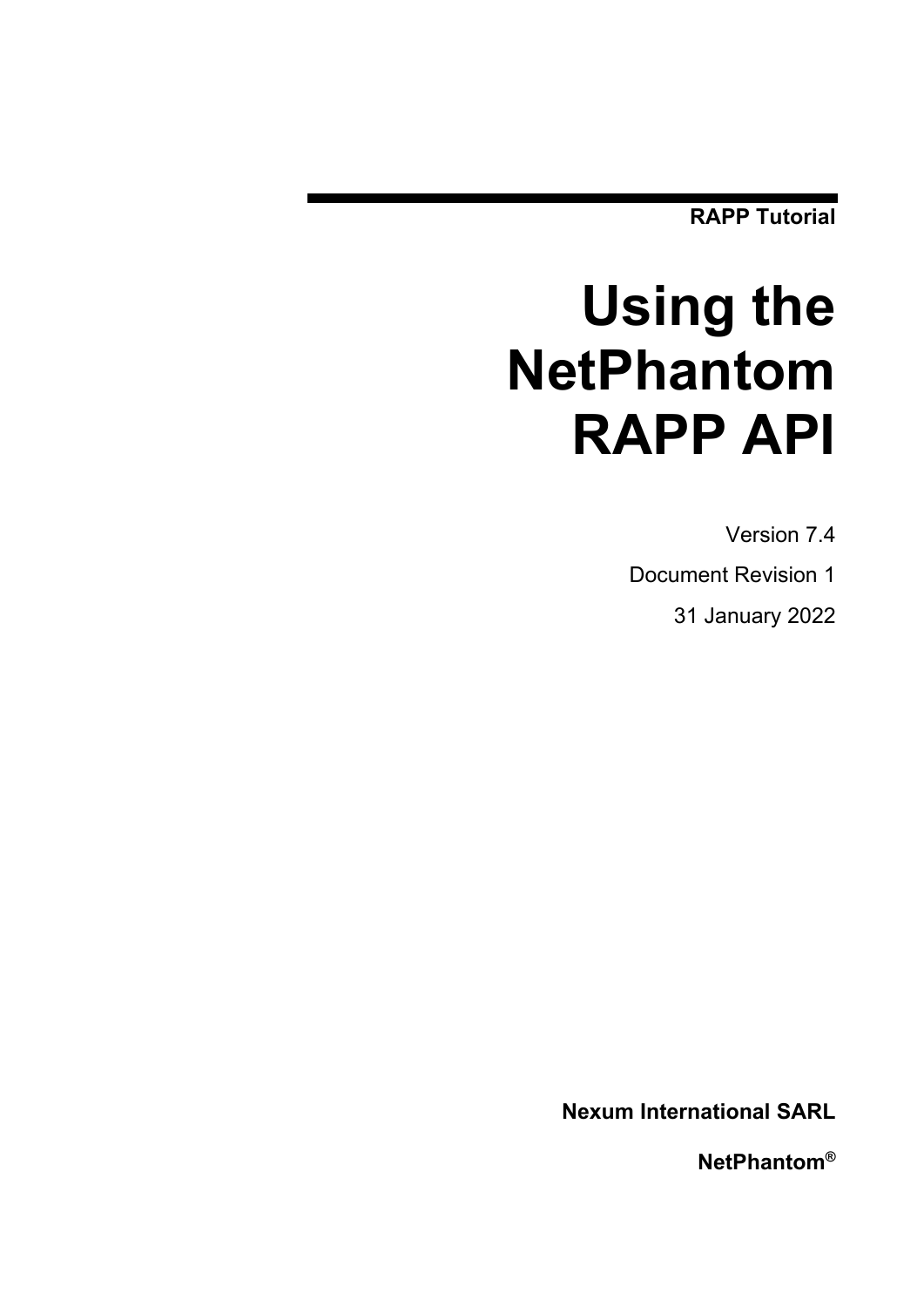#### Version 7.4

© Copyright Nexum International SARL, 2022. All rights reserved.

Information in this document is subject to change without notice. Companies, names, and data used in examples are fictitious unless otherwise noted. No part of this document may be reproduced or transmitted in any form or by any means, electronic or mechanical, for any purpose, without the express written permission of Nexum International.

Nexum International may have patents or pending patent applications, trademarks, copyrights, or other intellectual property rights covering subject matter in this document. The furnishing of this document does not give you the license to these patents, trademarks, copyrights, or other intellectual property rights except as expressly provided in any written license agreement from Nexum International.

Phantom® and NetPhantom® are registered trademarks of Nexum International SARL. Java is a trademark of Sun Microsystems Incorporated. ActiveX, Microsoft, Windows are either registered trademarks or trademarks of Microsoft in the United States and/or other countries. IBM is a registered trademark of International Business Machines Corporation.

# **Nexum International SARL**

**1 Rue du Gabian MC-98000 Monaco MONACO**

| <b>Telephone:</b> | $+37797703922$         |
|-------------------|------------------------|
| Web:              | https://netphantom.com |
| E-mail:           | info@netphantom.com    |

# **Support**

**Phone: +377 97 70 39 22 E-mail: support@netphantom.com**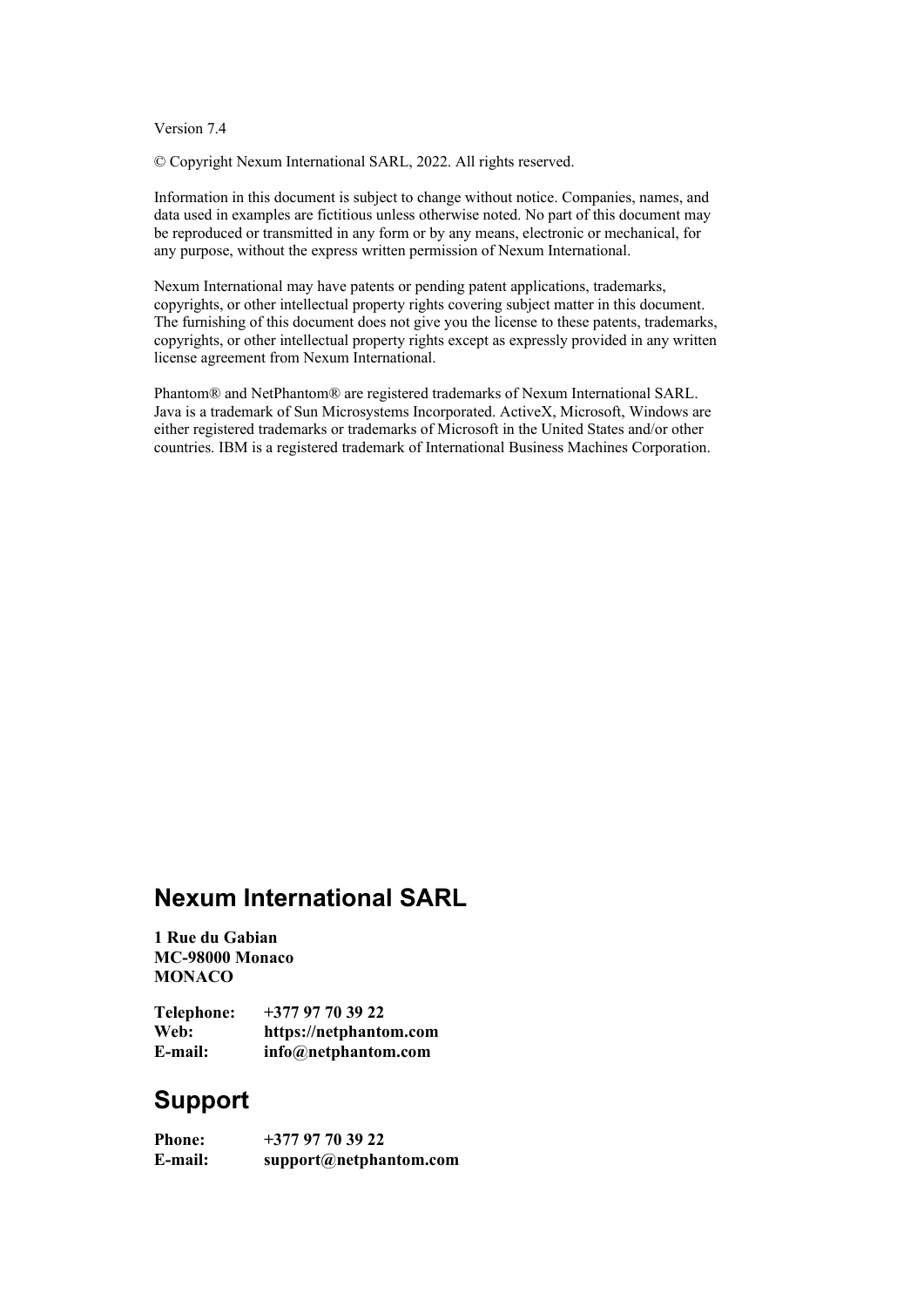# **Contents**

| How to Get Information about a Screen and Its Fields  19              |  |
|-----------------------------------------------------------------------|--|
|                                                                       |  |
| How to Call an Object, Disconnect and then Reconnect for the Reply 22 |  |
|                                                                       |  |
|                                                                       |  |
|                                                                       |  |
|                                                                       |  |
|                                                                       |  |
|                                                                       |  |
|                                                                       |  |
|                                                                       |  |
|                                                                       |  |
|                                                                       |  |
|                                                                       |  |
|                                                                       |  |
|                                                                       |  |
|                                                                       |  |
|                                                                       |  |
|                                                                       |  |
|                                                                       |  |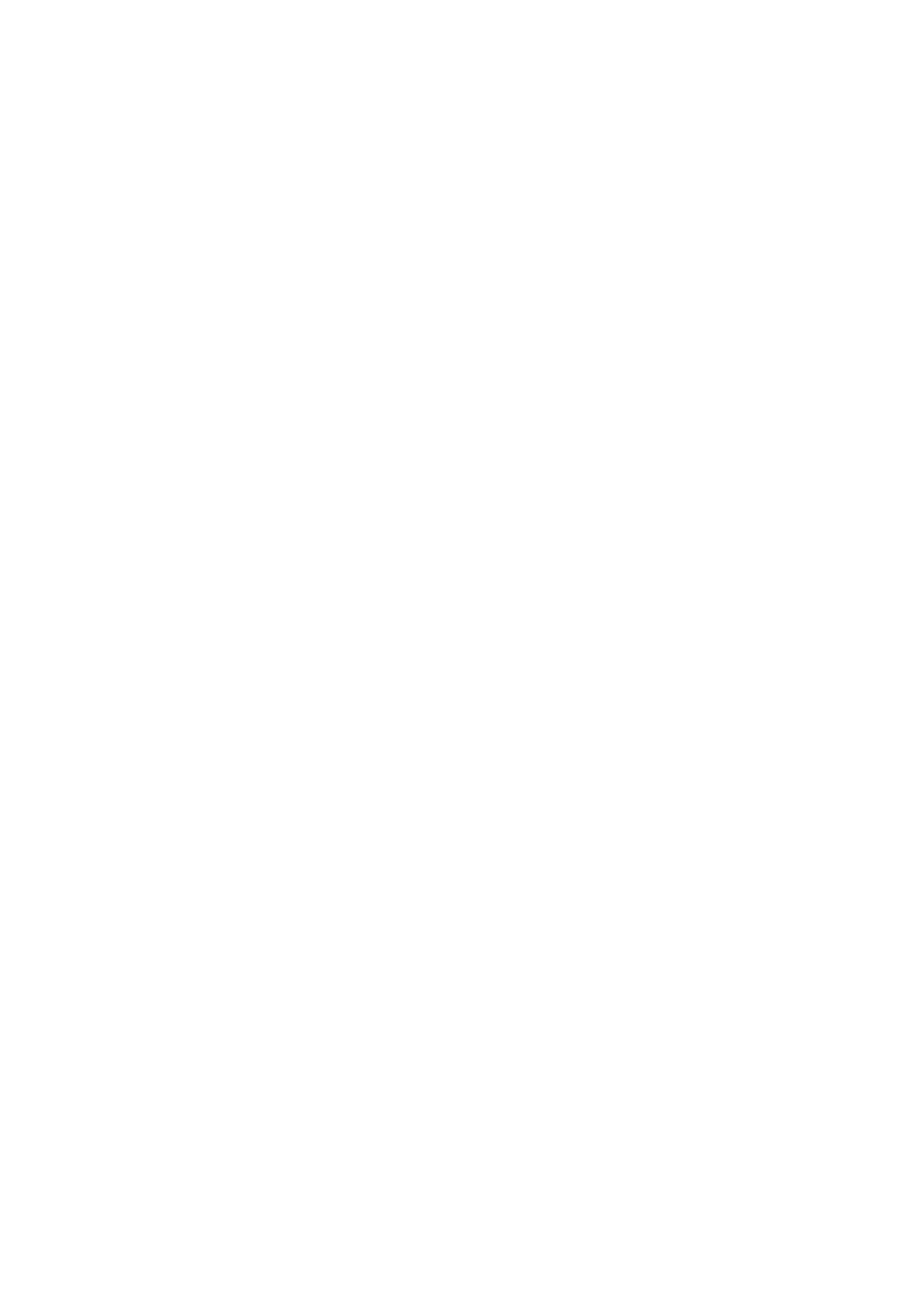# **Preface – Intended Audience**

*There are thousands of reasons why you cannot do what you want. All you need is one reason why you can*

Willies R Whitney

This document, the *How to use the NetPhantom RAPP API*, is intended as a tutorial for Java application developers and NetPhantom developers. It will demonstrate how to write code for external applications to enable them to communicate with the NetPhantom Server using the Remote Application Protocol (RAPP).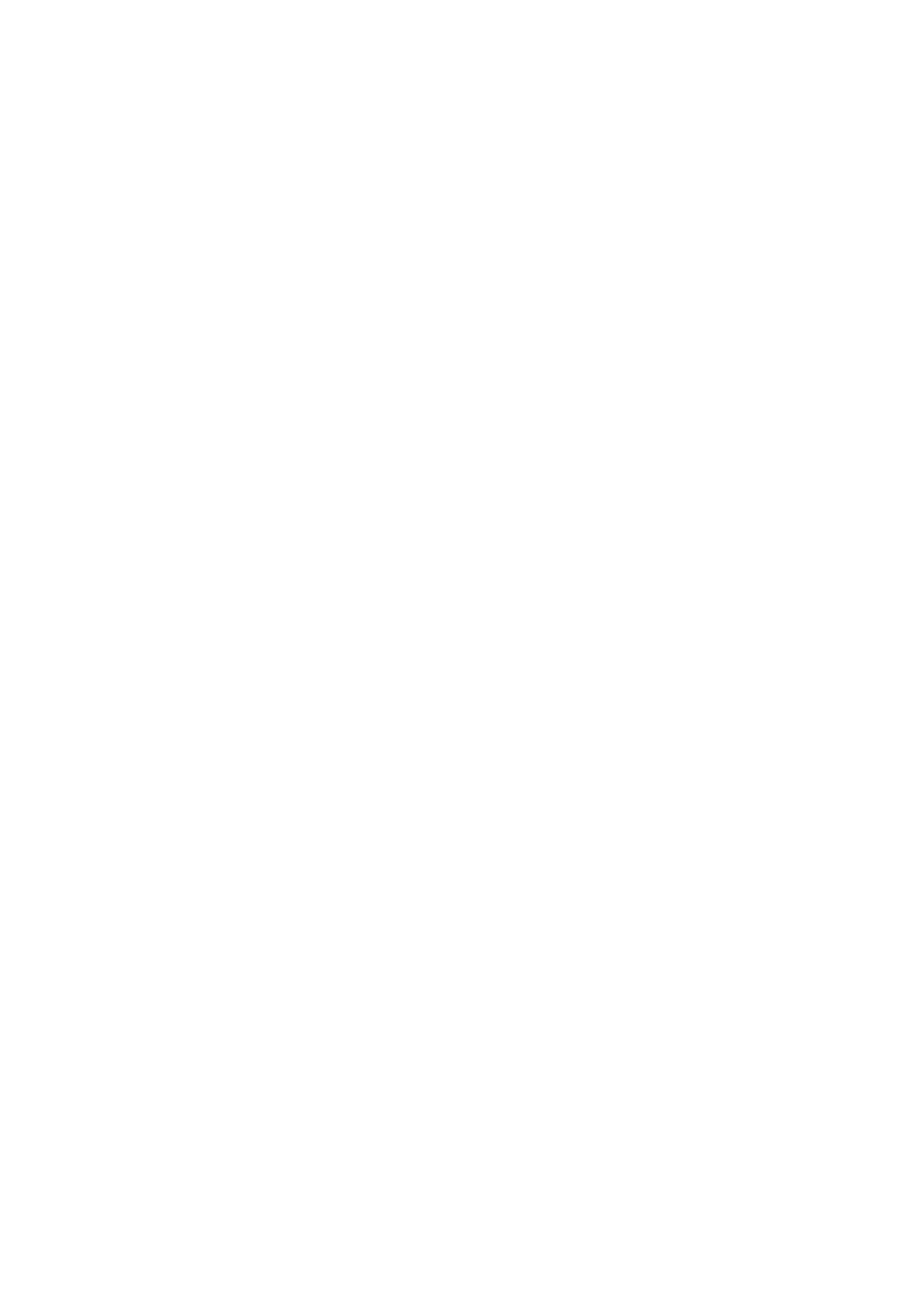# **1 What is RAPP?**

#### *Reality is a mysterious changing thing, because one's perception of it never remains the same.*

Joe Tan

This chapter will explain what the NetPhantom RAPP API is, and what its purpose is.

The RAPP API (Remote Application Protocol Application Programming Interface) is an API that can be used by other applications to interact with NetPhantom applications running on a NetPhantom Server.

Before the introduction of the RAPP API in the NetPhantom Server, it was impossible for other applications to use the NetPhantom Server to access host-based systems. This meant that all applications had to have their own module for accessing the host, even if they wanted to access the same host application. To write modules for host access was often a complicated and time-consuming process.

With the introduction of the NetPhantom RAPP API, it is now possible to use the NetPhantom Server as an integration hub. All the other server-side applications that want to access the host-based systems can now talk to the NetPhantom Sever and use the NetPhantom Server for host access. This also means that when you add RAPP support to an application, you automatically get access to host systems on both AS/400 and Mainframe computers. Writing a module that can use RAPP is also a much easier, hence cheaper, process than writing a module that directly accesses the host.

### 1.1 How to Use RAPP

Explaining how to use RAPP is the purpose of this entire document and its accompanying sample. But in brief, you import a RAPP package that includes classes with methods that are used to manipulate the NetPhantom Application. This package, the RAPP API, makes it possible to navigate through the NetPhantom Application, to get/set data in the NetPhantom Application, and to directly access the host screens.

This means that the whole host application, and all its data, is available to every application that interfaces with the RAPP API. We call the application that uses the RAPP API to communicate with the NetPhantom Server a Client Application, even though it might be a server to other clients. From NetPhantom's point of view, it is a client.



*Fig. 1 How RAPP fits in the overall picture.*

## 1.2 An Overview of the Workflow

Before getting into the details of using RAPP, we must take a short look at the workflow.

There are actually two different workflow cases. The first is when the Client Application that invokes the RAPP session is able to maintain the connection throughout the whole session. This can be called a Continuous RAPP Session. The second is when the Client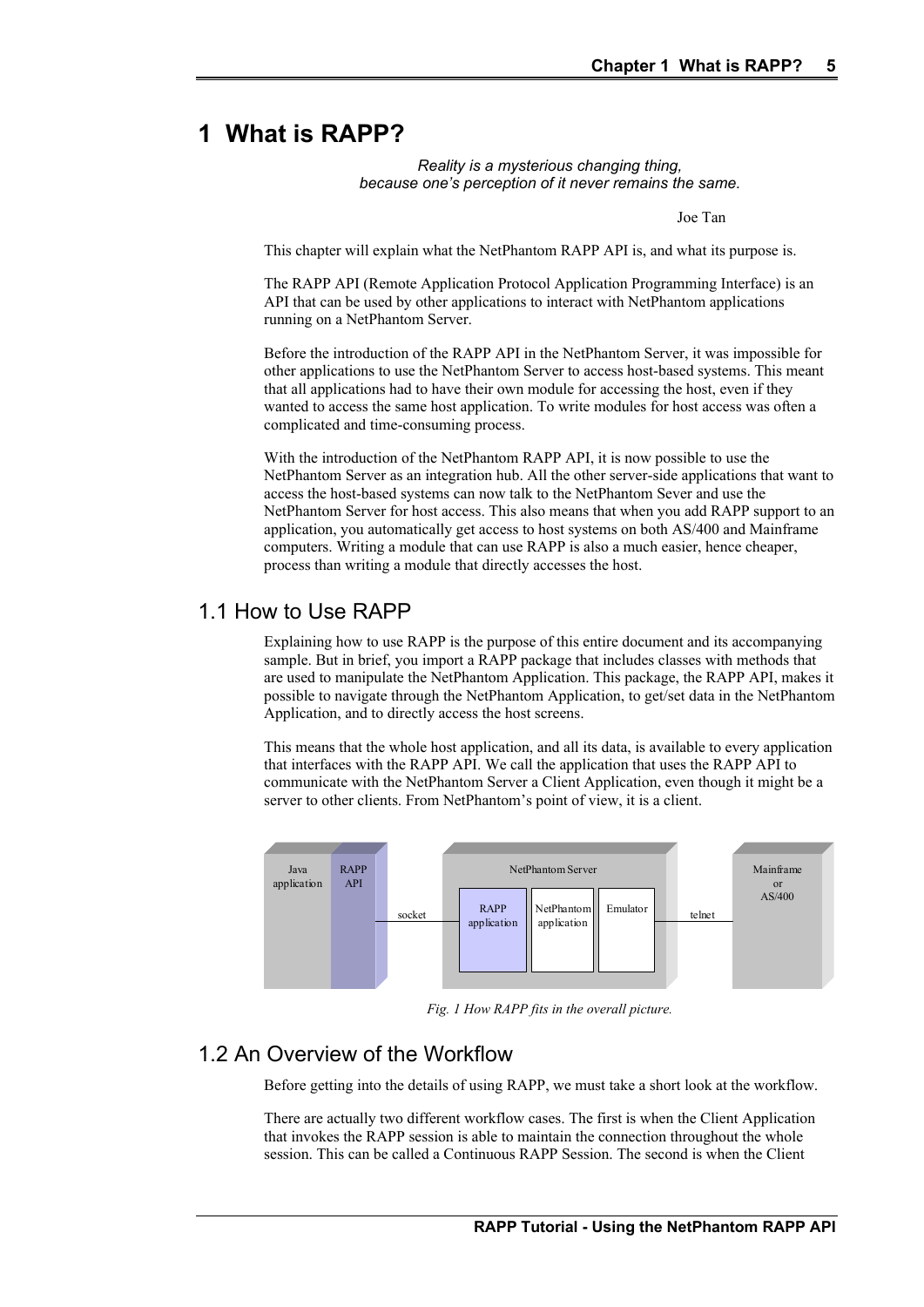Application for some reason is unable to maintain the connection. This can be called an Interrupted RAPP Session.

#### **A Continuous RAPP Session**

The workflow for a Continuous RAPP Session consists of the following steps. The steps are described from the point of view of the Client Application.

- 1. Create a RemoteApplication.
- 2. Specify the hostname and port to connect to the NetPhantom Server.
- 3. Connect to the NetPhantom Server.
- 4. Create a *RAPPTransaction*.
- 5. Create a *RAPPCallHost*, *RAPPCallPanel*, *RAPPCallObject* or *RAPPCallClass*.
- 6. Do a request, with a request\_XXX method in one of the above *RAPPCallXXX* classes.
- 7. Add the action to the *RAPPTransaction*.
- 8. Repeat steps 5-7 until all requests have been added to the *RAPPTransaction*.
- 9. Create a *RemoteTransaction* from the *RAPPTransaction*.
- 10. Do a requestTransaction from the *RemoteApplication*. A requestID is returned.
- 11. Get a reply from the *RemoteApplication* with the use of the requestID. The reply is returned as a new *RemoteTransaction*.
- 12. Call the *RemoteTransaction*'s updateTransaction method to update all *RAPPCallXXX* objects.
- 13. Disconnect from NetPhantom server.

The figure below presents an example of the workflow as a sequence diagram. In this example, the content of a listbox is requested. Steps 2, 3 and 13 are left out of the diagram.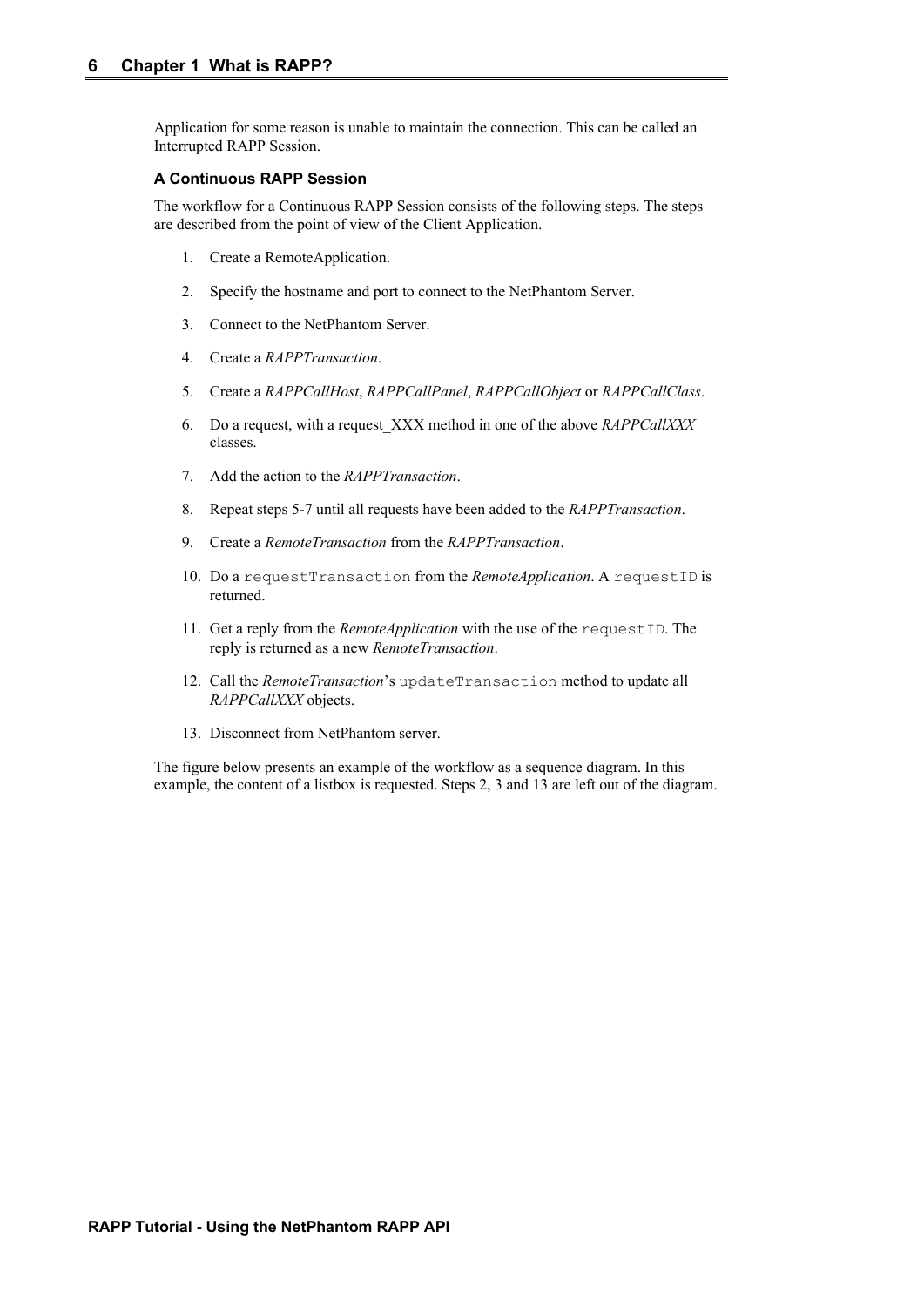

*Fig. 2 A sequence diagram showing the workflow for a Client Application running in Continuous mode, requesting data from a listbox in a NetPhantom application.*

#### **An Interrupted RAPP Session**

The workflow for an Interrupted RAPP Session consists of the following steps. The steps are described from the point of view of the Client Application. After step 14 the connection to the NetPhantom Server has been terminated.

- 1. Create a RemoteApplication.
- 2. Specify the hostname and port to connect to the NetPhantom Server.
- 3. Connect to the NetPhantom Server.
- 4. Create a *RAPPTransaction*.
- 5. Create a *RAPPCallHost*, *RAPPCallPanel*, *RAPPCallObject* or *RAPPCallClass*.
- 6. Do a request, with a request\_XXX method in one of the above *RAPPCallXXX* classes.
- 7. Add the action to the *RAPPTransaction*.
- 8. Repeat steps 5-7 until all requests have been added to the *RAPPTransaction*.
- 9. Create a *RemoteTransaction* from the *RAPPTransaction*. A requestID is returned.
- 10. Do a requestTransaction from the *RemoteApplication*. A requestID is returned.
- 11. Get a reply from the *RemoteApplication* with the use of the requestID. The reply is returned as a new *RemoteTransaction*.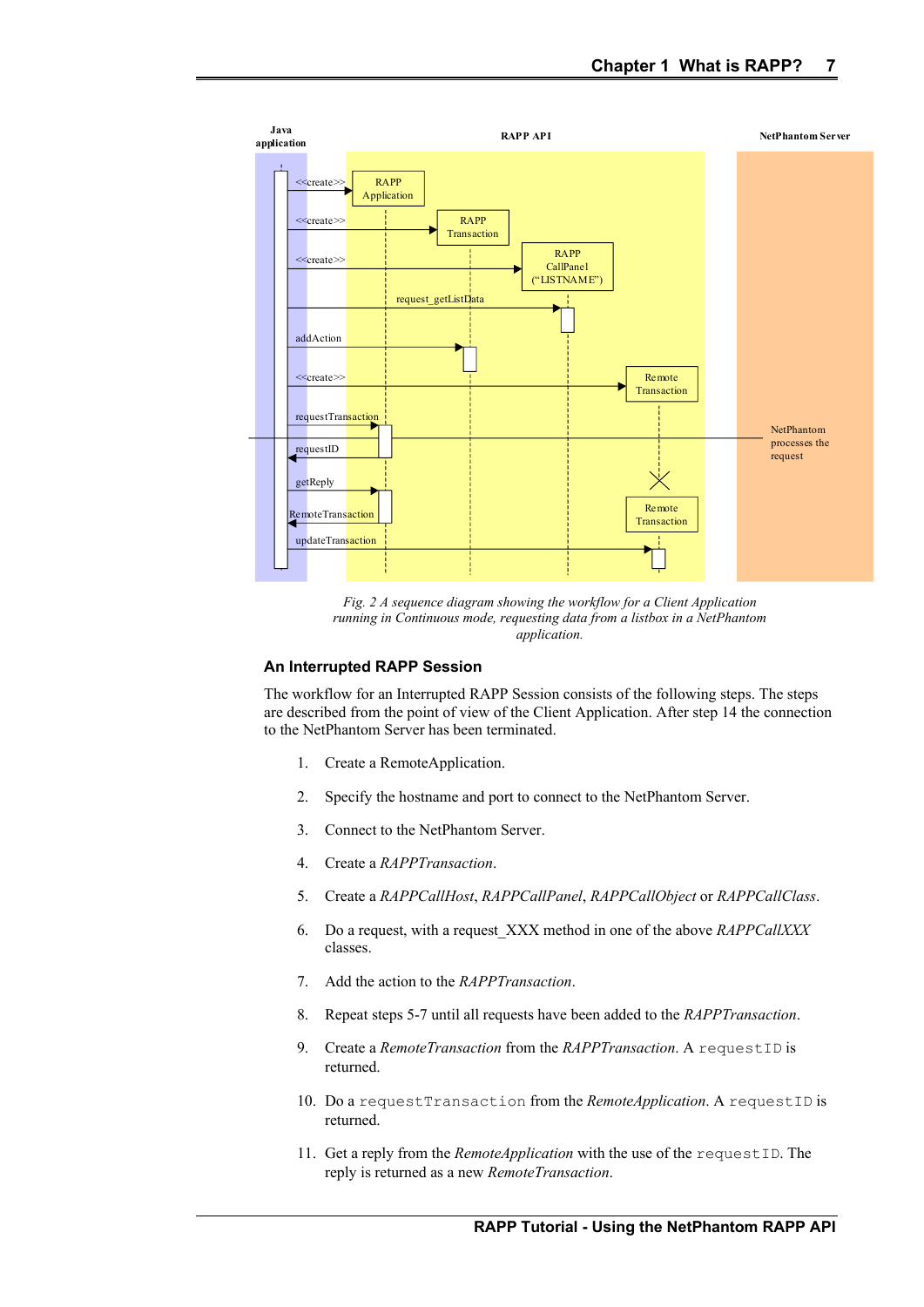- 12. Call the *RemoteTransaction*'s updateTransaction method to update all *RAPPCallXXX* objects.
- 13. Get the sessionID (and host address and port number if backup servers are used).
- 14. Send the sessionID to the web-client
- 15. Close the connection to the server.
- 16. Send the sessionID from the web-client to the Java application.
- 17. Create a new *RemoteApplication* with the saved sessionID, host address and port number.
- 18. Connect to the NetPhantom Server.
- 19. Create a *RAPPTransaction*.
- 20. Continue with next request and reply.
- 21. And so on …



*Fig. 3 A sequence diagram showing the workflow for a Client Application running in Interrupted mode, requesting data from a listbox in a NetPhantom application before disconnecting, and then reconnecting for the next request.*

## 1.3 A Quick Overview of the RAPP API.

The whole RAPP API is available in the se.entra.phantom.rapp package.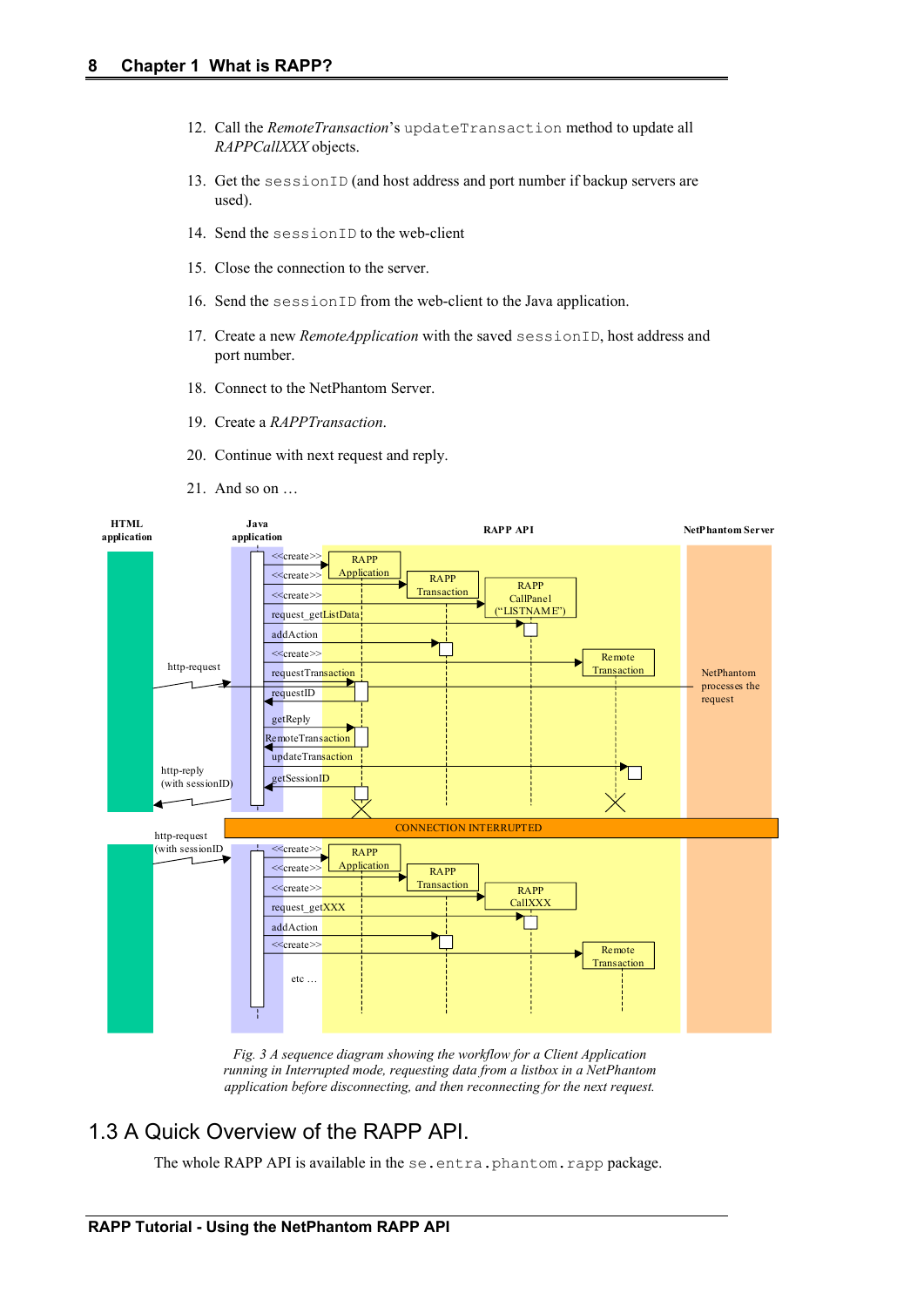The package contains two interfaces and 19 classes. They are as follows.

*Interfaces*

```
RAPPEnumerationItem 
RAPPHostReply
```
*Classes*

```
RAPPAction 
RAPPCallClass 
RAPPCallHost 
RAPPCallObject 
RAPPCallPanel 
RAPPElement 
RAPPEnumeration 
RAPPGlobVar 
RAPPGlobVars 
RAPPHostCell 
RAPPHostCells 
RAPPHostScreen 
RAPPLine 
RAPPLines 
RAPPNameSpaceItem 
RAPPTransaction 
RemoteApplication 
RemoteTransaction 
SSLRemoteApplication
```
For a detailed description about these interfaces and classes, see the JavaDoc for the se.entra.phantom.rapp package.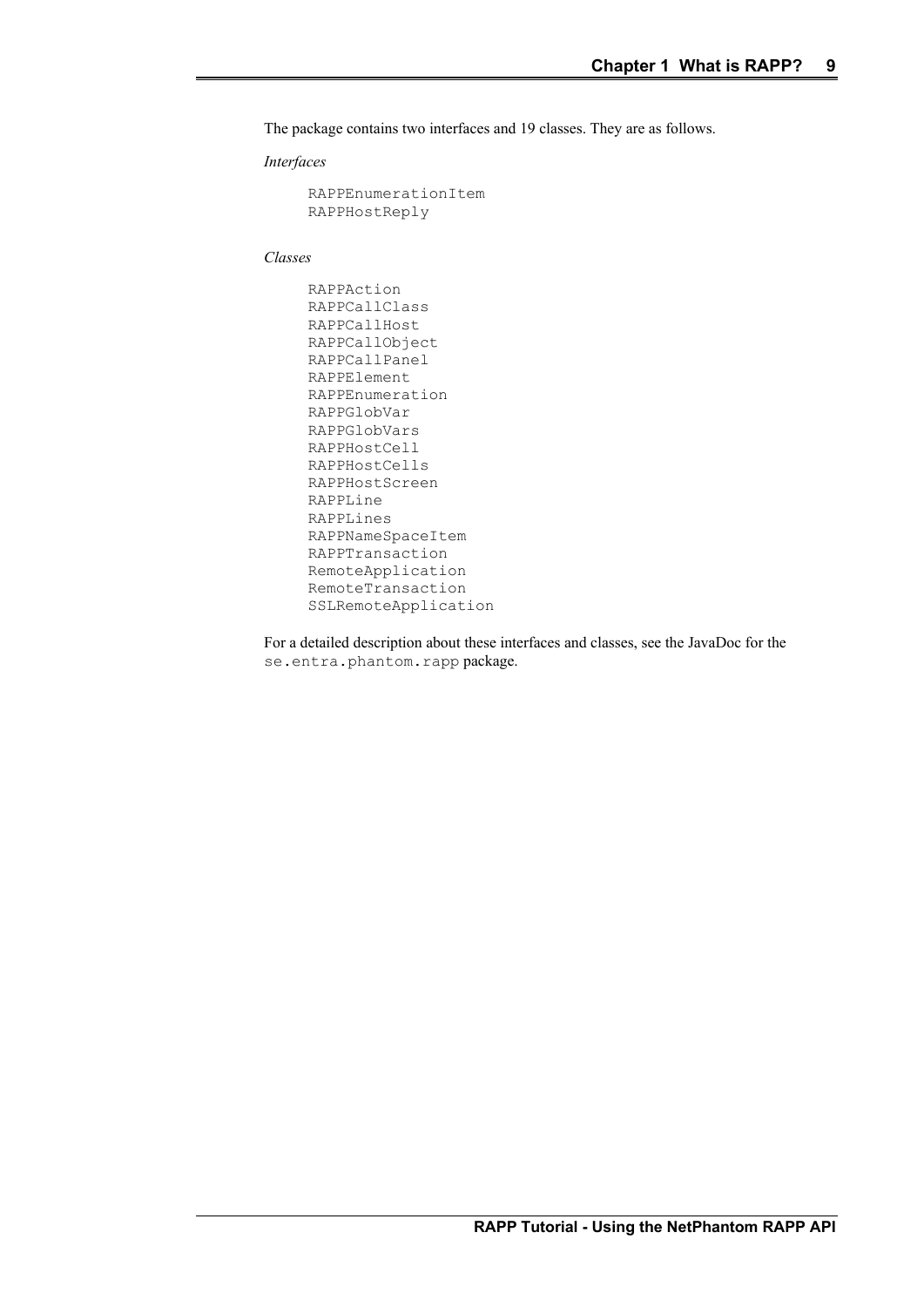# **2 The RAPP API Sample**

*A teacher who is attempting to teach without inspiring the pupil with a desire to learn is hammering on a cold iron.*

Horace Mann

In this chapter we will take a look at the RAPP API Sample included in the NetPhantom package. This sample covers all the functionality in the RAPP API.

To run the NetPhantom Application used by the sample, connect your web browser to the NetPhantom Server and select the *RAPP API Client* item under *Browser Applications* in the *Menu*.

You can also look at the Java source code for the sample. You will find it under *Browser Applications – RAPP API Client* in the *Menu*.

To run the sample RAPP application, open up a Command Prompt window. Under Windows, run the batch file ExecClient.bat or ExecSSLClient.bat. With other operating systems, run the commands similar to the ones in the batch files. The parameters to the batch files are *"hostname:port"*.

## 2.1 The Emulated Host Application

This sample uses a number of pre-recorded emulator screens (what are called EE-catches in NetPhantom) instead of a live host.

Since this tutorial assumes familiarity with NetPhantom applications and how to create them, we will only take a brief look at the host screens used as host application. There will be a short description of NetPhantom fields defined for these screens, because they will be accessed from the Java application.

#### **The Sign On Screen**

The first screen is the Sign On screen. The corresponding NetPhantom Screen is called SIGNON.



*Fig. 5 The Sign On host screen*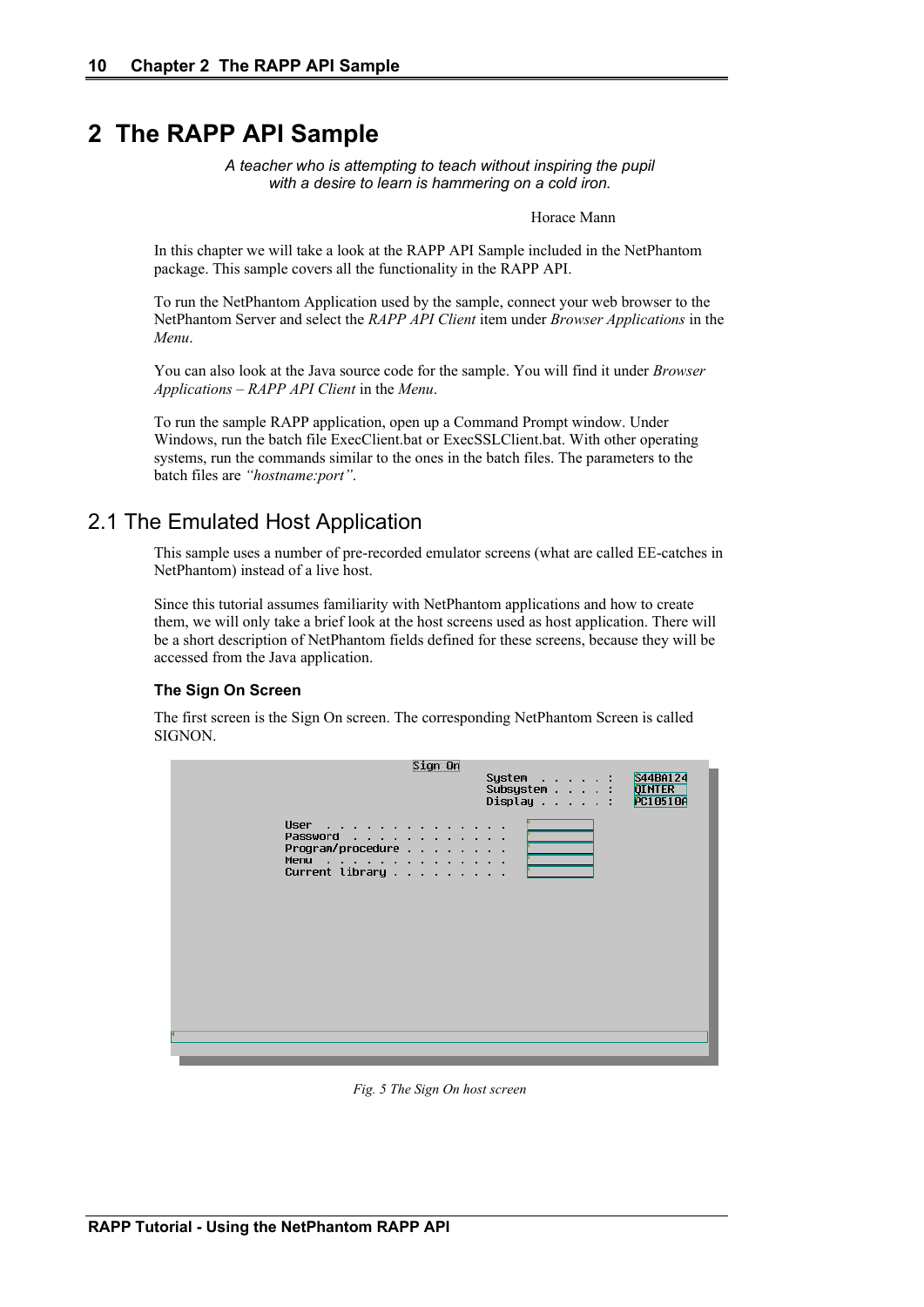| <b>SYS</b>      | The name of the System                        |
|-----------------|-----------------------------------------------|
| <b>SUBSYS</b>   | The name of the Subsystem                     |
| <b>TERM</b>     | The Display name                              |
| <b>USER</b>     | The input field for the username.             |
| <b>PASSWORD</b> | The input field for the user's password.      |
| <b>PROGPROC</b> | The input field for the program or procedure. |
| <b>MENU</b>     | The input field for the menu name.            |
| <b>CURLIB</b>   | The input field for the current library.      |
| S MSG           | The message field on line 24.                 |

The following NetPhantom Host Fields have been defined for this screen.

#### **The Main Menu Screen**

The second screen is the Main Menu screen. The corresponding NetPhantom Screen is called MAINMENU.

| 1. Orders<br>2. Customers<br>3. Inventory<br>4. Mail<br>H. Help<br>X. Exit | <b>MAIN MENU</b> | 31/12/94<br>10:25:30 |
|----------------------------------------------------------------------------|------------------|----------------------|
| Select system: [                                                           |                  |                      |

*Fig. 6 The Main Menu host screen*

For this screen only one NetPhantom Host Field has been defined.

CMD The entry field for the selection.

#### **The Search Customer Screen**

The third screen is the Search Customer screen. The corresponding NetPhantom Screen is called SEARCHCUSTOMER.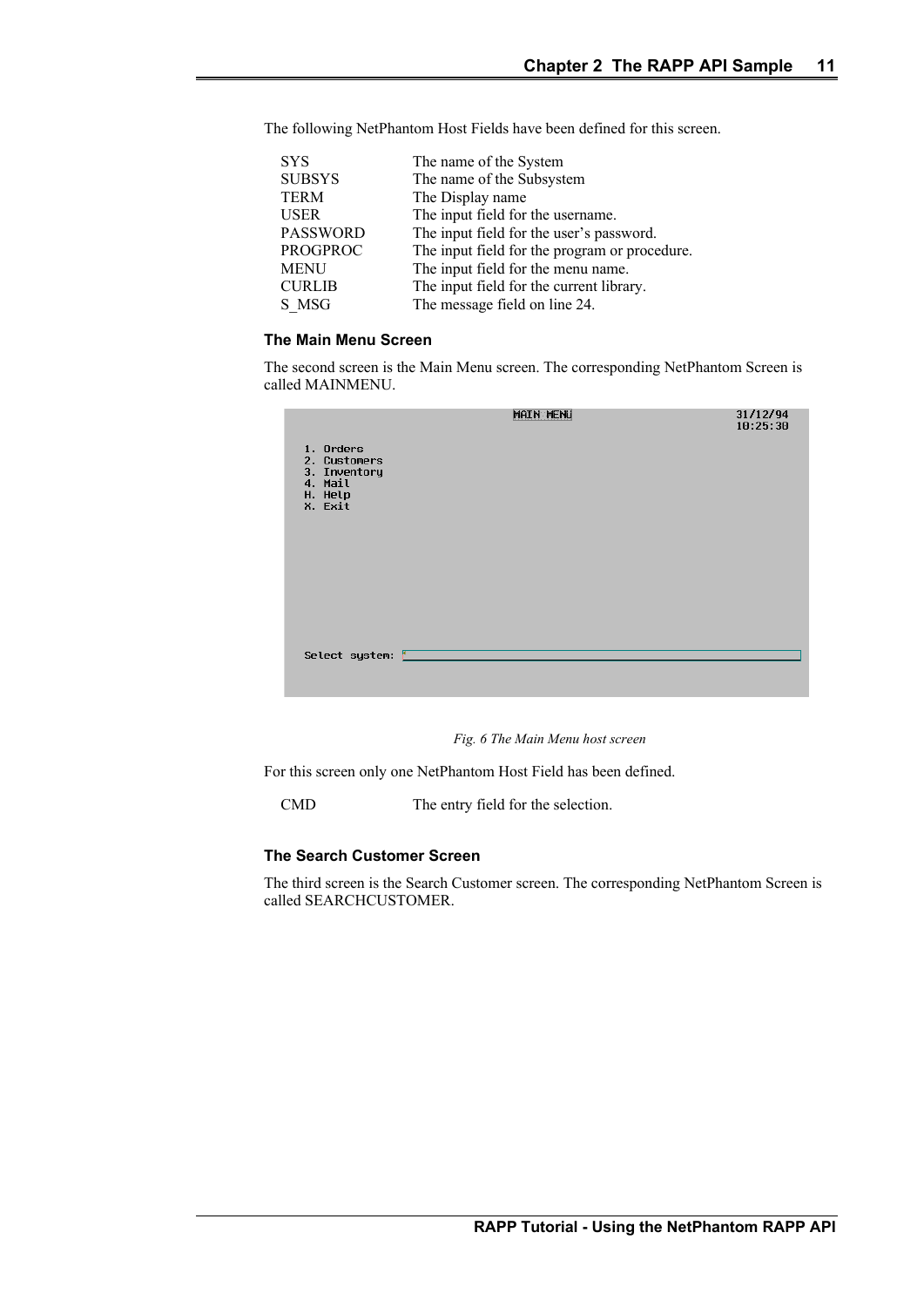|                  | SEARCH CUSTOMER |  |
|------------------|-----------------|--|
|                  |                 |  |
| CUSTOMER NO:     |                 |  |
| NAME:            |                 |  |
|                  |                 |  |
|                  |                 |  |
|                  |                 |  |
|                  |                 |  |
|                  |                 |  |
|                  |                 |  |
|                  |                 |  |
|                  |                 |  |
| PF1=HELP PF2=END |                 |  |
|                  |                 |  |

*Fig. 7 The Search Customer host screen*

The following NetPhantom Host Fields have been defined for this screen.

| F1             | The input field for the customer number. |
|----------------|------------------------------------------|
| F <sub>2</sub> | The input field for the customer name.   |

#### **The Customers – Search Result Screen**

The fourth screen is the Customers - Search Result screen. The corresponding NetPhantom Screen is called CUSTLIST.

| CUSTOMERS - SEARCH RESULT          |                            |               |
|------------------------------------|----------------------------|---------------|
| <b>CUSTNO</b><br><b>NAME</b>       | <b>LAST PUR FOR STRAIN</b> | <b>AMOUNT</b> |
| 1003900200 SMITH, JOHN PAUL        | 30/12/94                   | 23.85         |
| ADAMS, CHARLES K<br>1100300031     | 05/05/94                   | 1,000.00      |
| 1203900303 PETERSON, MARY          | 25/11/93                   | 124.78        |
| 1204000440 SAINT-CLAIR, GEORGE     | 14/08/94                   | 145.91        |
| 1303900200 LYTTON, SIR CHARLES     | 05/06/94                   | 19,210.50     |
| DURBAN, PETER<br>1500300031        | 18/12/93                   | 450.21        |
| 1603900303 FRISWELL, ANNE W        | 05/02/92                   | 23.34         |
| 1604000303 MCDONALD, THEODORE R    | 11/11/94                   | 133.90        |
| 2039932043 TRAVERS, H DAVID        | 22/01/94                   | - 45.00       |
| 2139294943 ABRAMOVITCH, LLEWELLYN  | 03/08/94                   | 23.90         |
| GOODMAN, IAN S<br>2149000000       | 25/04/94                   | 230.25        |
| <b>GREEN, JOHN B</b><br>2500004000 | 18/09/94                   | 234.45        |
| JENKINS, TERRENCE W<br>3400000001  | 20/12/94                   | 98.50         |
| 4567020000 PETERS, MAXINE          | 17/12/94                   | 1,390.05      |
| 4567992931 SMITH, LAURA B          | 01/03/94                   | 805.30        |
| 4707388292 WHITNEY, SHELDON        | A2/A5/94                   | 697.65        |
| 5028380000 0'SHEA, LINDA           | 30/01/94                   | 243.43        |
| 5905000532 SIMONS, JULIAN P        | 10/07/94                   | 85.50         |
| 6000100000 HAMMER, GEORGE M        | 23/09/94                   | 69.23         |
| PF2=END PF7=BACKWARD PF8=FORWARD   |                            | <b>MORE</b>   |
| <b>25 CUSTOMERS LISTED</b>         |                            |               |

#### *Fig. 8 The Customers – Search Result host screen*

The following NetPhantom Host Fields have been defined for this screen.

| SEL            | The column for the selection field in the customer list.   |
|----------------|------------------------------------------------------------|
| <b>CUSTNO</b>  | The column for the customer number.                        |
| NAME.          | The column for the customer name.                          |
| <b>LASTPUR</b> | The column for the last purchase dates.                    |
| <b>AMOUNT</b>  | The column for the amounts.                                |
| <b>MORE</b>    | The field that indicates if more list-pages are available. |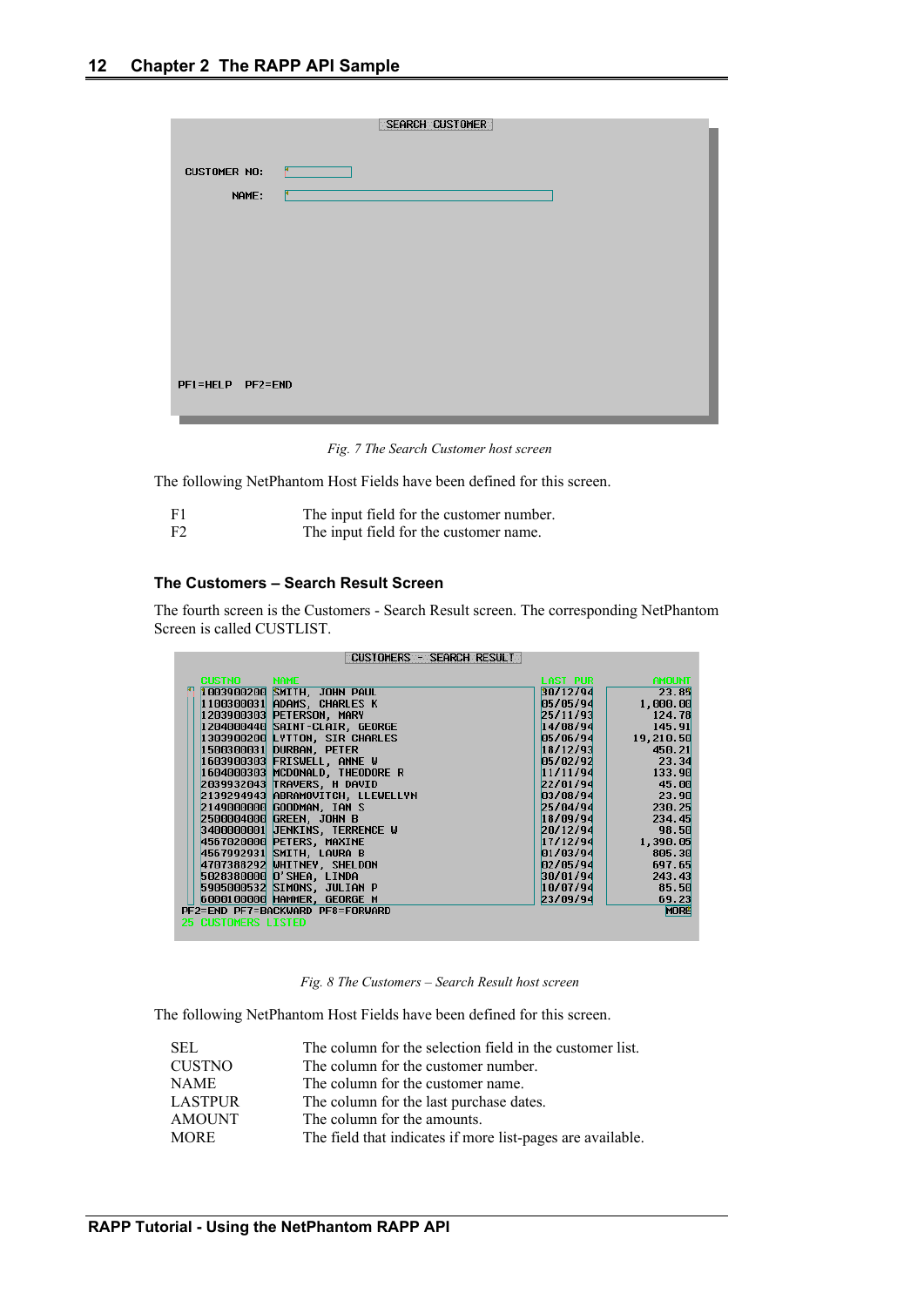#### **The Customer Data Screen**

The last screen is the Customer Data screen. The corresponding NetPhantom Screen is called CUSTDATA.

This screen will be used for testing several controls, so there are some special NetPhantom Host Fields on this screen. They will make more sense when we look at the NetPhantom panels and the Java code.

| CUSTOMER DATA                                                                                                               |                                          |                               |
|-----------------------------------------------------------------------------------------------------------------------------|------------------------------------------|-------------------------------|
| CUST.NO: 1003900200<br><b> : SMITH, JOHN PAUL</b><br><b>NAME</b><br><b>15 LAMBERT STREET</b><br>ADDRESS:<br><b>DOWNTOWN</b> | Last Purchase:<br><b>FIRST PURCHASE:</b> | 30/12/94<br>23.85<br>03/05/90 |
| 2000.00<br><b>CREDIT LIMIT:</b><br>534.50<br>USED :<br>1465.50<br>AVAIL:                                                    |                                          |                               |
| <b>CREDIT RATING</b><br>i<br>K<br>GOLD CLUB MEMBER:<br><b>SELL ADDRESS?</b><br>Ŀ.                                           |                                          |                               |
|                                                                                                                             |                                          |                               |
|                                                                                                                             |                                          |                               |
| $PF2=END$                                                                                                                   |                                          |                               |

*Fig. 9 The Customer Data host screen*

The following NetPhantom Host Fields have been defined for this screen.

| <b>CUSTNO</b>     | The customer number.                                            |
|-------------------|-----------------------------------------------------------------|
| <b>NAME</b>       | The customer name.                                              |
| ADDR1             | The customer's address, first line.                             |
| ADDR <sub>2</sub> | The customer's address, second line.                            |
| <b>CREDUSED</b>   | The amount of credit that has been used.                        |
| <b>CREDREST</b>   | The amount of credit available.                                 |
| <b>CREDRATE</b>   | The customer's credit rating.                                   |
| <b>GOLDMBR</b>    | Indicates if the customer is Gold Club member.                  |
| <b>SELLADDR</b>   | Indicates if the address can be sold.                           |
| <b>LASTPUR</b>    | The date of the last purchase.                                  |
| <b>AMOUNT</b>     | The amount of the last purchase.                                |
| <b>FIRSTPUR</b>   | The date of the first purchase.                                 |
| COL1              | A column for the labels for the Cust. No, Name and Address.     |
| COL <sub>2</sub>  | A column for the labels for the Credit Rating, Gold Club Member |
|                   | and Sell Address.                                               |

# 2.2 The NetPhantom Application

The NetPhantom application used in this sample consists of five panels. We will take a short look at them, and the objects connected to them. By building a NetPhantom application that can be tested manually, it is possible to test it thoroughly and to make sure that it is bug free before it is accessed from another external application.

#### **The Sign On Panel**

This is the first panel in the application where you login to the system (actually no username or password is required in this sample).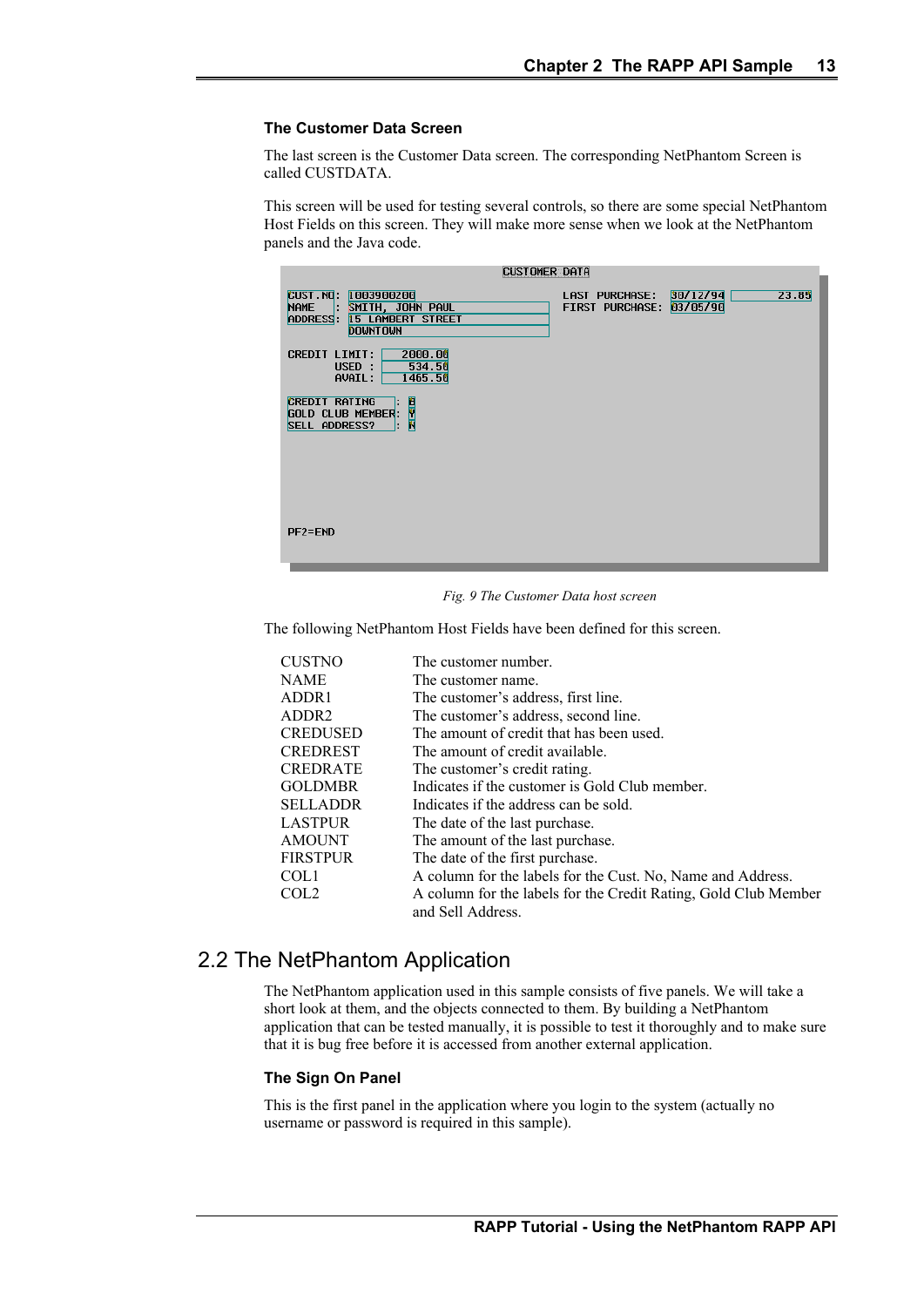| SYS<br>System<br><b>SUBSYS</b><br>Subsystem<br><b>TERM</b><br><b>Display</b> |                 |  |
|------------------------------------------------------------------------------|-----------------|--|
| User                                                                         | USER            |  |
| <b>Password</b>                                                              | <b>PASSWORD</b> |  |
| Program/procedure                                                            | <b>PROGPROC</b> |  |
| Menu                                                                         | <b>MENU</b>     |  |
| <b>Current library</b>                                                       | CURLIB          |  |
| Normal logon                                                                 |                 |  |
| <b>Logon to Customer List</b>                                                |                 |  |

*Fig. 10 The Sign on Panel*

You can continue from this panel in two ways. If you press the *Normal Logon* button, you will continue to the next panel, the *Main Menu* panel. The *Normal Logon* button just sends an Enter key to the host. If you click the *Logon to Customer List* button, an object called SIGNON will be activated, and will bring you directly to the *Customers - Search Result* panel. The code for the SIGNON object is listed below.

```
/* This object is called either by pressing "Logon to Customer List" */
/* button or by the Remote Application */
Parse Arg argId, argMsg, argStr
say "#SIGNON arguments: argId="argId", argMsg="argMsg", argStr="argStr
/* Enter logon info from RemoteApplication */
ui=GlobVarGet('USERID')
pw=GlobVarGet('PASSWORD')
say "#SIGNON userid='"ui"' password '"pw"'"
/* Note: the password is not displayed on terminal screen normally */
rc=HostSetFld('','USER',ui)
rc=HostSetFld('','PASSWORD',pw)
/* Move to main screen */
rc=HostSend('@E')
rc=HostWait(5)
/* Move to customer initial screen */
rc=HostSetFld('','CMD','2')
rc=HostSend('@E')
rc=HostWait(5)
/* Skip search customer */
rc=HostSend('@E')
rc=HostWait(5)
if HostGetScreen()="CUSTLIST" then
   return "OK, on screen CUSTLIST"
return "Error, wrong screen!"
```
#### **The Main Menu Panel**

This is the panel from which you select the function you want to perform. In this sample application, only *Customers* and *Exit* work.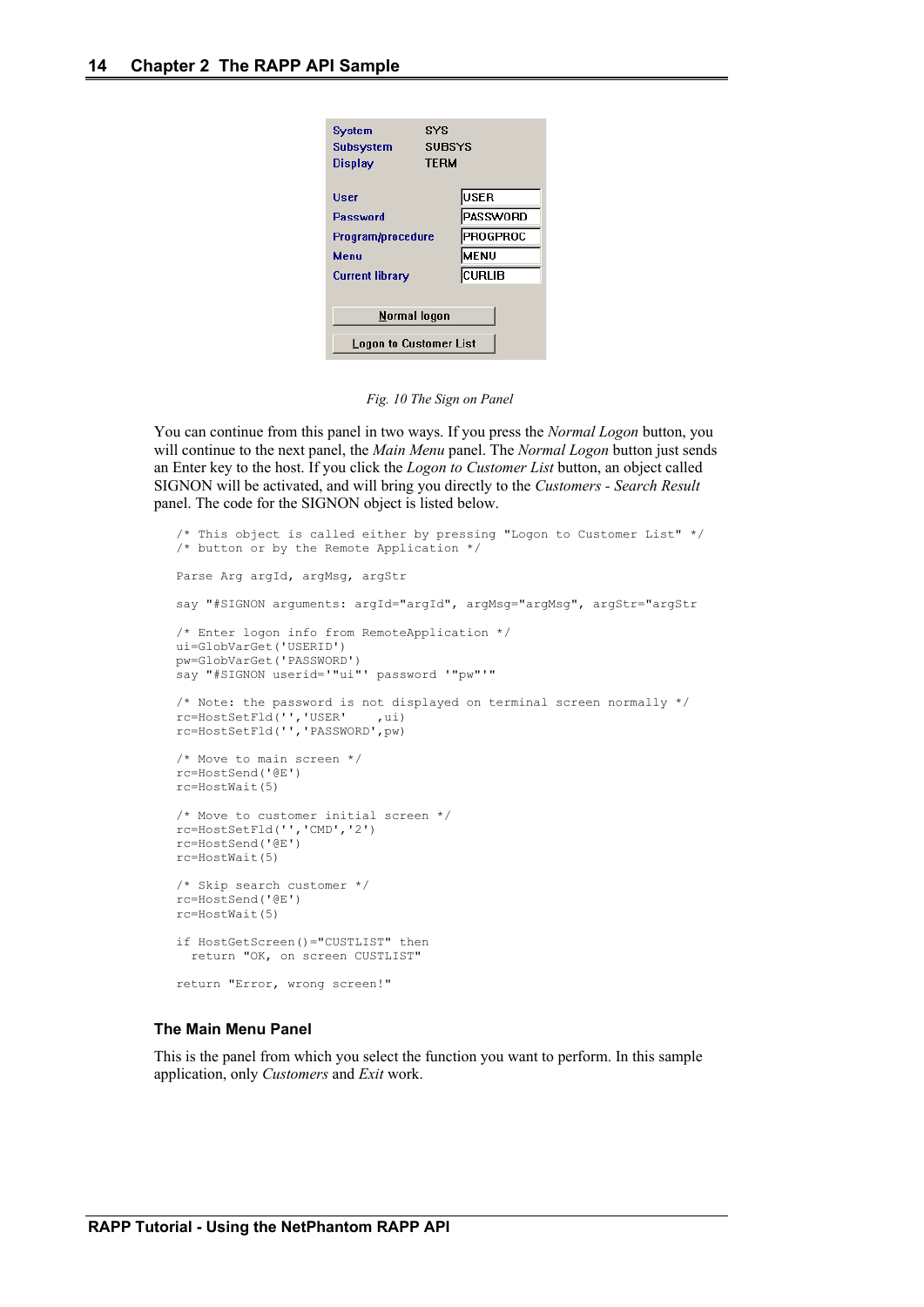| <b>Orders</b>    |                   |
|------------------|-------------------|
| <b>Customers</b> | << This one works |
| Inventory        |                   |
| Mail             |                   |
| Help             |                   |
| Exit             | << This one works |
|                  |                   |

*Fig. 11 The Main Menu Panel*

Clicking the *Customers* push button brings you to the *Customers search* panel.

Clicking *Exit* push button will bring you back to the *Sign on* panel

#### **The Customer Search Panel**

From this panel, you start the search for customers. Since we are working with pre-recorded host screens, you don't have to enter customer number or name, you will always get the same search result.

| <b>CUSTOMER NO</b>             | $F_1$          |
|--------------------------------|----------------|
| <b>NAME</b>                    | F <sub>2</sub> |
| <b>END</b><br>$\overline{0}$ K |                |

*Fig. 12 The Customer search Panel*

Clicking the *OK* push button will bring you forward to the *Customers – Search Result* panel.

Clicking the *END* push button will bring you back to the *Main Menu* panel.

#### **The Customers – Search Result Panel**

This panel lists the result of the customer search in the previous panel. From here you can either choose to view the search result in the list, page up and down in the list (the prerecorded search result consists of two pages) or select to view the data for the first customer in the list.

In a live application you would select the customer that you would want to view, but in this sample we only have one pre-recorded screen with customer data.

| <b>END</b>      | Get data for SMITH, JOHN PAUL<br>Get all customers | Next<br><b>Previous</b> |                     |
|-----------------|----------------------------------------------------|-------------------------|---------------------|
| $Cust$ #        | Name                                               | Last purchase           | Amount              |
| <b>CUSTLIST</b> |                                                    |                         |                     |
|                 | <b>ABCDEFGHIJABCDEFGHIJKLMNOPQRST</b>              | <b>ABCDEFGH</b>         | <b>ABCDEFGHIJKI</b> |

#### *Fig. 13 The Customers – Search Result Panel*

To view the search result in the listbox, press the *Get all customers* push button. This will activate a REXX-object called GETCUSTS, which inserts the result from host into the list box.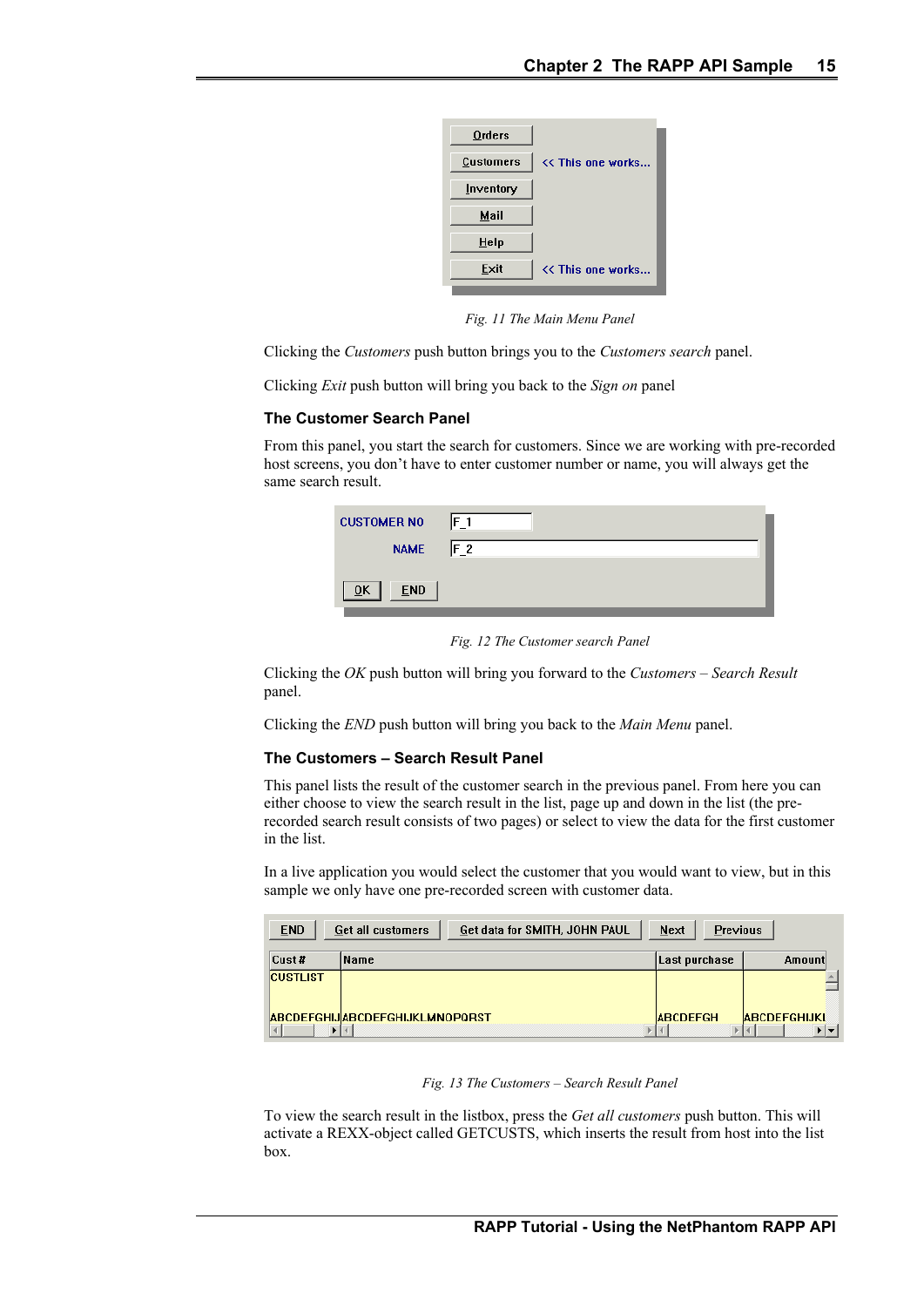```
/* Gets all customers from host into the listbox */
/* This object can handle multiple screens of data */
Parse Arg argId, argMsg, argStr
/* Clear the list of any previous data */
rc=PanListClear('CUSTLIST')
/* Get all pages and keep track of how many screens are */
/* "paged" using PF8 */
pageCount=0
done=0
do while done=0
   /* Fill the list from the host */
   listEnd=0
  do line=1 to 19
     custno=HostGetFld('','CUSTNO',line)
     if custno='' then
       do
         listEnd=1
         leave
       end
    name =HostGetFld('','NAME' ,line)
 lastpur=HostGetFld('','LASTPUR',line)
 amount =HostGetFld('','AMOUNT' ,line)
 rc=PanListInsertData('CUSTLIST',0,custno || '09'X || name || '09'X || 
                                        lastpur || '09'X || amount);
   end
   /* Check for end of list, make sure there's a MORE text below list */
   if listEnd=1 | HostGetFld('','MORE')<>'MORE' then
     done=1
   else
     do
       /* Get next page */
       rc=HostSend('@8')
      rc=HostWait(5)
       pageCount=pageCount+1
     end
end
/* Return OK */
return 0
```
To view data for the first customer in the search result, press the *Get data for SMITH, JOHN PAUL* push button. This will activate a REXX-object named CUSTDAT, which performs the selection in the result list, and then continues to the *Customer data* panel.

```
/* Gets customer data */
Parse Arg argId, argMsg, argStr
/* Let's assume we want the first customer,
/* otherwise the code becomes more complicated */
/* and clutters the sample code
custIndex=0
/* In real world, one might have to PF8 to the correct page */
rc=HostSetFld('','SEL','s',custIndex+1)
rc=HostSend('@E')
rc=HostWait(5)
/* Return OK */
return 0
```
Clicking the *Next* push button gets the next list page, if one is available.

Clicking the *Previous* push button gets the previous list page, if one is available.

Clicking the *END* push button gets you back to the *Customer Search* panel.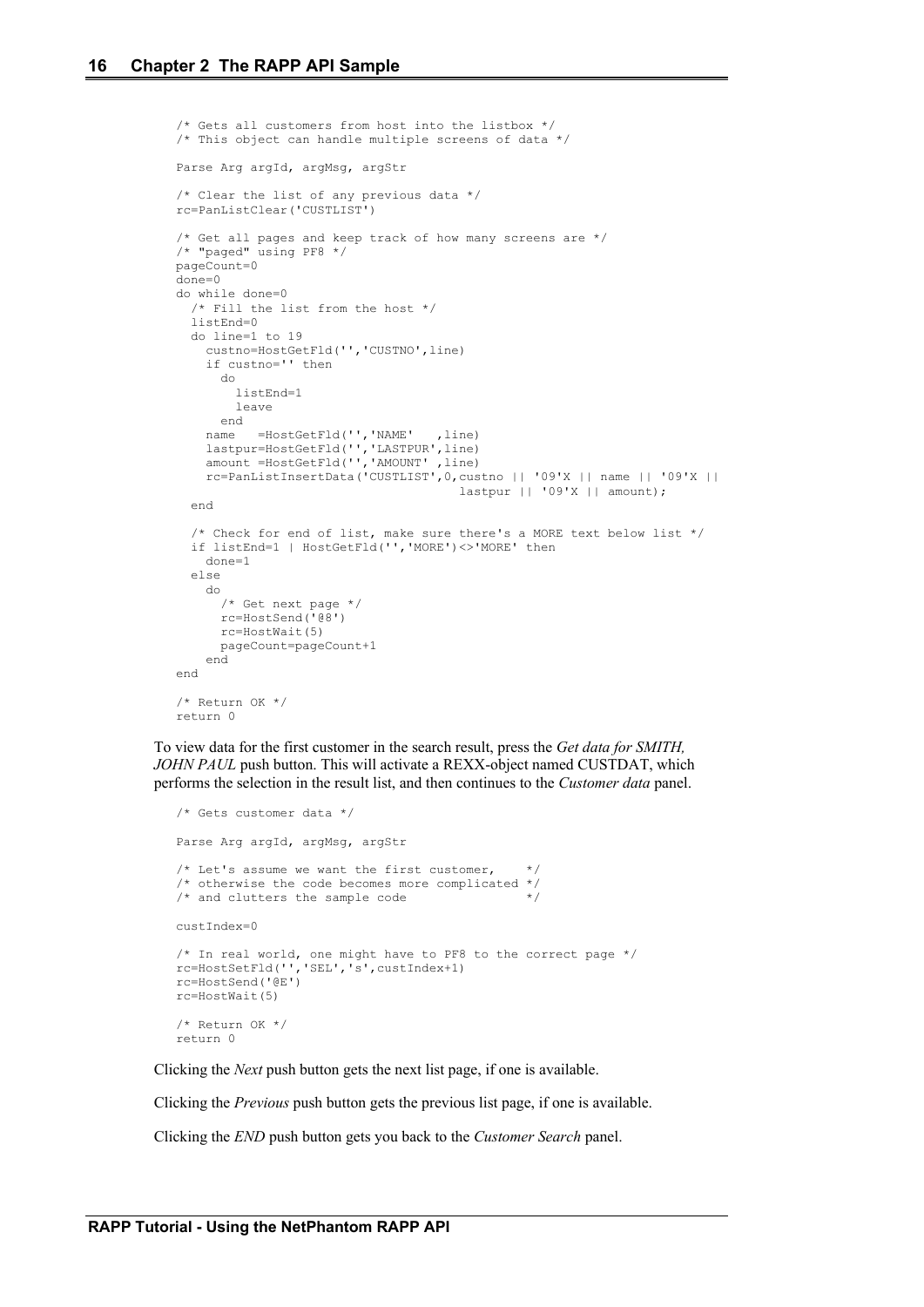#### **The Customer Data Panel**

This panel presents the customer data. There are also a lot of extra controls that are placed here so that we can see how they are accessed from the Java application later.

| <b>CUST.NO</b><br><b>CUSTNO</b>                                                                 |                                                                                                                                                                                                                                                                                                                                                                                                                                                              |
|-------------------------------------------------------------------------------------------------|--------------------------------------------------------------------------------------------------------------------------------------------------------------------------------------------------------------------------------------------------------------------------------------------------------------------------------------------------------------------------------------------------------------------------------------------------------------|
| <b>NAME</b><br><b>NAME</b>                                                                      |                                                                                                                                                                                                                                                                                                                                                                                                                                                              |
| ADDR1<br><b>ADDRESS</b>                                                                         |                                                                                                                                                                                                                                                                                                                                                                                                                                                              |
| ADDR2                                                                                           |                                                                                                                                                                                                                                                                                                                                                                                                                                                              |
| <b>LAST PURCHASE</b><br><b>FIRST PURCHASE</b>                                                   | <b>LASTPUR</b><br><b>AMOUNT</b><br><b>AMOUNT</b><br><b>FIRSTPUR</b><br><b>Test controls</b>                                                                                                                                                                                                                                                                                                                                                                  |
|                                                                                                 |                                                                                                                                                                                                                                                                                                                                                                                                                                                              |
| <b>CREDIT LIMIT</b>                                                                             | COMBO<br><b>CREDLIM</b><br>$\Box$ Checked                                                                                                                                                                                                                                                                                                                                                                                                                    |
| <b>USED</b>                                                                                     | <b>CREDUSED</b><br>$\Box$ Unchecked<br><b>VISIBL</b><br>Visible $\rightarrow$                                                                                                                                                                                                                                                                                                                                                                                |
| <b>AVAIL</b>                                                                                    | <b>CREDREST</b><br>$C$ Radio 1                                                                                                                                                                                                                                                                                                                                                                                                                               |
| <b>CREDIT RATING</b><br><b>GOLD CLUB MEMBER</b><br><b>SELL ADDRESS?</b><br><b>END</b><br>Logoff | $Hidden \rightarrow HIDDE$<br>Radio 2<br>О.<br>$\sqrt{c}$<br>C Radio 3<br>G<br>Column 2<br>Column 2<br>Column 1<br>Column 1<br>$\overline{\bm{s}}$<br><b>OUTLIST</b><br><b>INLIST</b><br><b>COL2</b><br><b>COL1</b><br>$\blacktriangleright$ $\blacktriangleright$<br>$\blacktriangleright$ $\blacktriangleright$<br>$\left\vert 1\right\rangle$<br>$\blacktriangleright$ $\blacktriangleright$<br>$\mathbf{F}$<br>$\overline{4}$<br><b>OUTPUT</b><br>Output |

*Fig. 14 The Customer Data Panel*

Clicking the *END* push button gets you back to the *Customers – Search Result* panel by activating a REXX-object named PF2.

Clicking the *Logoff* push button brings you back to the Sign on panel by activating a REXX-object named LOGOFF.

```
/* Logs off from the host by pressing PF2 until the MAINMENU */
/* and the 'X' (Exit) action */Parse Arg argId, argMsg, argStr
/* Make sure the host is not busy due to CallControl(END) */
/* that sends PF2 from the CUSTDATA panel and moves the *//* host to the CUSTLIST screen */
rc=HostWait(5)
/* Press PF2 until MAINMENU */
do while HostGetScreen()<>'MAINMENU'
  rc=HostSend('@2')
  rc=HostWait(5)
end
/* Do the Exit action */
rc=HostSetFld('','CMD','X')
rc=HostSend('@E')
rc=HostWait(5)
return 0
```
## 2.3 The Java Application

It is finally time to look at the Java application that accesses the NetPhantom application via the RAPP API. This sample application is a small standalone Java application made up of a single class called TestAPI.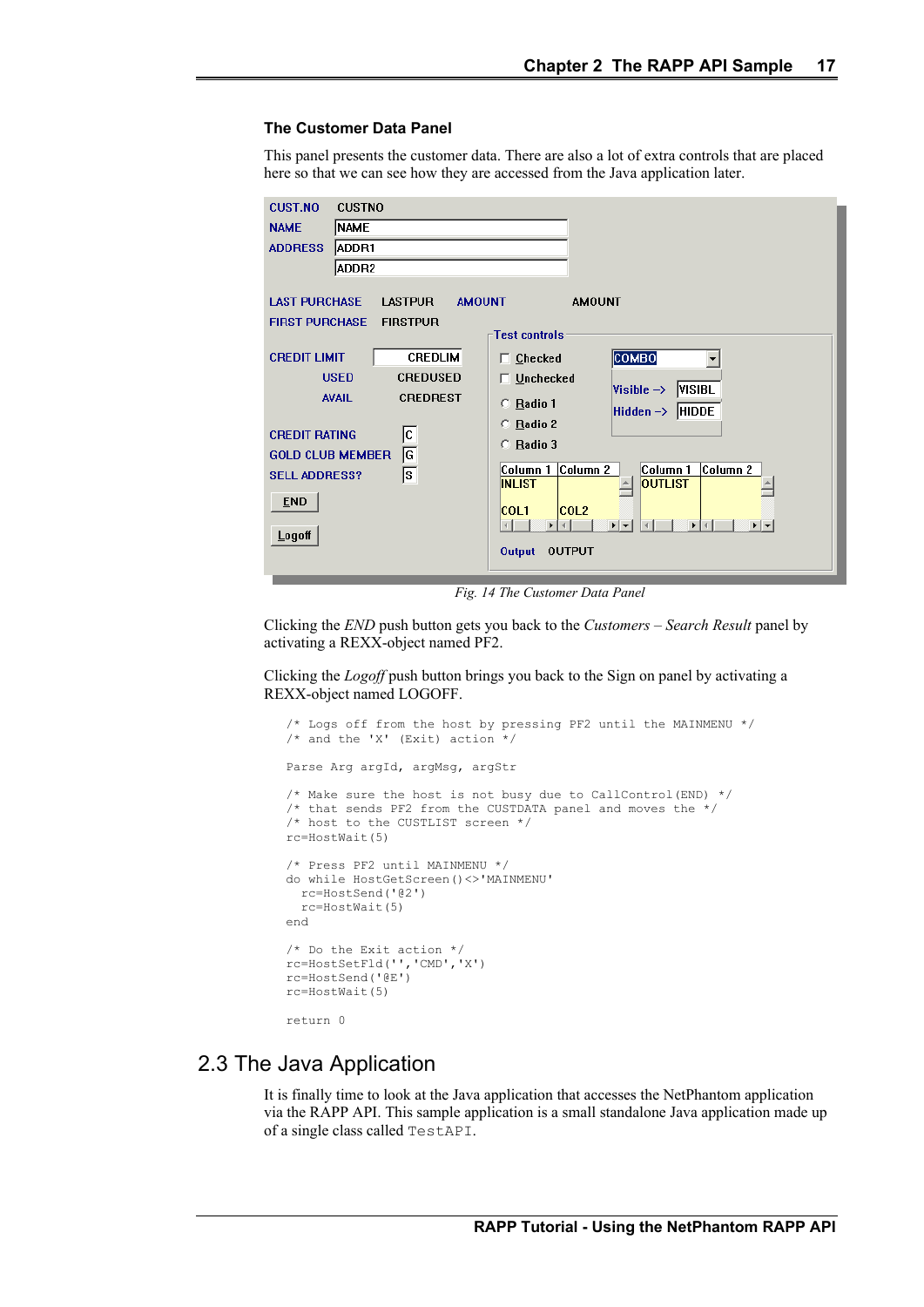We will split up the code and describe it one piece at a time. All the JavaDoc comments have been removed to make it clearer. Only code that is significant to understanding the use of the RAPP API will be described here. To see the whole Java application, see the online documentation.

#### **Imports Needed in the Application**

Classes that have to be imported into the Java application can be divided into two types: those needed for the XML-document that the RAPP API uses internally, and those that make up the RAPP API package. Here each class has been specified separately, instead of using the '\*' wildcard, in order to make it clear which classes are needed by this application.

The imports are as follows:

```
import java.io.IOException;
import org.w3c.dom.Element;
import org.w3c.dom.Node;
import org.xml.sax.SAXException;
import se.entra.phantom.rapp.RAPPElement;
import se.entra.phantom.rapp.RAPPTransaction;
import se.entra.phantom.rapp.RAPPCallClass;
import se.entra.phantom.rapp.RAPPCallHost;
import se.entra.phantom.rapp.RAPPCallObject;
import se.entra.phantom.rapp.RAPPHostScreen;
import se.entra.phantom.rapp.RAPPHostCell;
import se.entra.phantom.rapp.RAPPHostCells;
import se.entra.phantom.rapp.RAPPGlobVar;
import se.entra.phantom.rapp.RAPPGlobVars;
import se.entra.phantom.rapp.RAPPCallPanel;
import se.entra.phantom.rapp.RAPPLine;
import se.entra.phantom.rapp.RAPPLines;
import se.entra.phantom.rapp.RemoteApplication;
import se.entra.phantom.rapp.RemoteTransaction;
```
#### **Set the Static Trace Mode**

During the development and test period, it can be helpful to see trace information in the console window. The following line turns on this feature.

```
RemoteApplication.setStaticDebugMode(true);
```
#### **Get an Instance of the RemoteApplication**

To be able to communicate with the NetPhantom Server, we will need to have an instance of a *RemoteApplication*. In the sample, this is done with the static method createRemoteApplication. This method needs the name of the remote application in the NetPhantom server as a parameter.

```
protected RemoteApplication createRemoteApplication(String app)
   {
   return new RemoteApplication(app);
 }
```
This static method will be called with the following code to create the *RemoteApplication* instance.

RemoteApplication ra=testAPI.createRemoteApplication(APP\_NAME);

In the sample the application name has been hard coded as follows.

private static final String APP\_NAME = "SAMPLES\_RAPPAPI";

#### **Connecting to the NetPhantom Server**

In this sample there is only one NetPhantom server, so to connect to it, the *RemoteApplication* will only need to know the server name, and which port to use.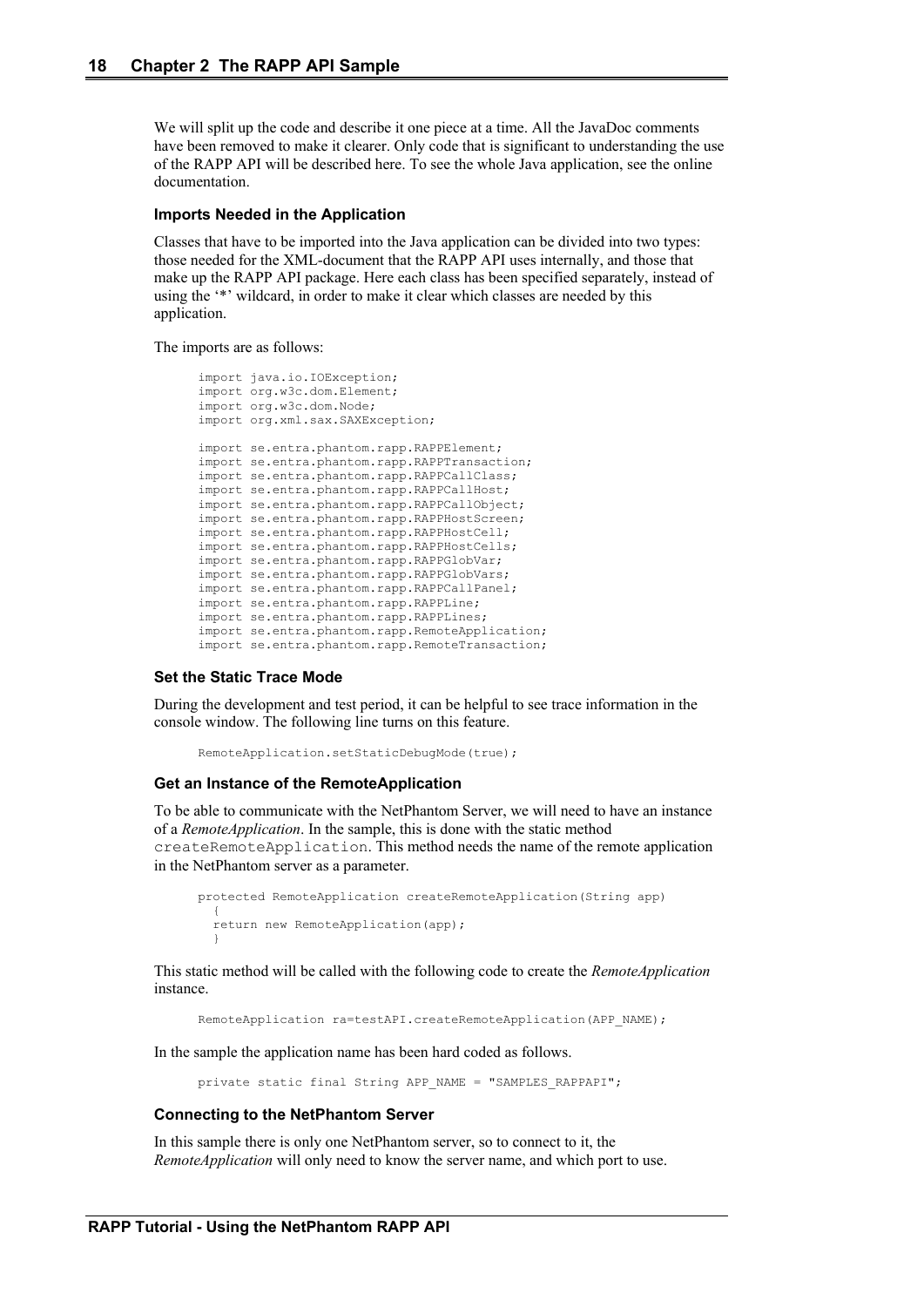The server name is the name of the server machine, and the port number is the same port number that the standard NetPhantom clients use to access the server.

The following code will connect to the NetPhantom server:

```
ra.setServer(host,port);
ra.connect();
```
where the parameter *host* is a String containing the server name and *port* is an integer containing the port number. If backup servers are used, the server names and the port numbers must be passed as arrays.

#### **How to Get Information about a Screen and Its Fields**

After the sample application has connected to the NetPhantom server, it fetches information about the Sign on screen. In order to interact with the NetPhantom Server via the RAPP API, we must use something called a *RAPPTransaction*. The *RAPPTransaction* wraps requests that are to be transmitted to the server. We begin by creating a new *RAPPTransaction*.

```
RAPPTransaction trans=new RAPPTransaction();
```
All the requests that we want to pass to the NetPhantom server will be added to this transaction.

In order to fetch information about the current host screen, we need to create a request based upon *RAPPCallHost*.

```
RAPPCallHost ch1=new RAPPCallHost(true);
trans.addAction(ch1);
```
It is also possible to limit the amount of information to fetch from the host screen. Below follow two examples.

To create a request that will fetch information about all the NetPhantom Host fields with names starting with 'S'on the SIGNON screen, specify 'S\*' as the second parameter.

```
RAPPCallHost ch2=new RAPPCallHost("SIGNON","S*");
trans.addAction(ch2);
```
To get information about a specific field on a host screen, call *RAPPCreateHost* with the screen name and the field name as parameters.

```
RAPPCallHost ch3=new RAPPCallHost("SIGNON","TERM");
trans.addAction(ch3);
```
After these requests have been added to the *RAPPTransaction*, a *RemoteTransaction* will be created from the *RAPPTransaction*. Then the *RemoteApplication* will process the transaction.

RemoteTransaction rt=new RemoteTransaction(trans); int requestID=ra.requestTransaction(rt);

The *requestID* is a reference that will be used to get the answer to this request. We get the reply by calling the getReply method in the *RemoteApplication*. Because we want to wait for the reply before continuing, we set the second parameter to *true*.

rt=ra.getReply(requestID, true);

The reply is returned as a new *RemoteTransaction*. This transaction can now be used to update the *RAPPCallHost* instances used for the requests.

```
rt.updateTransaction(trans);
```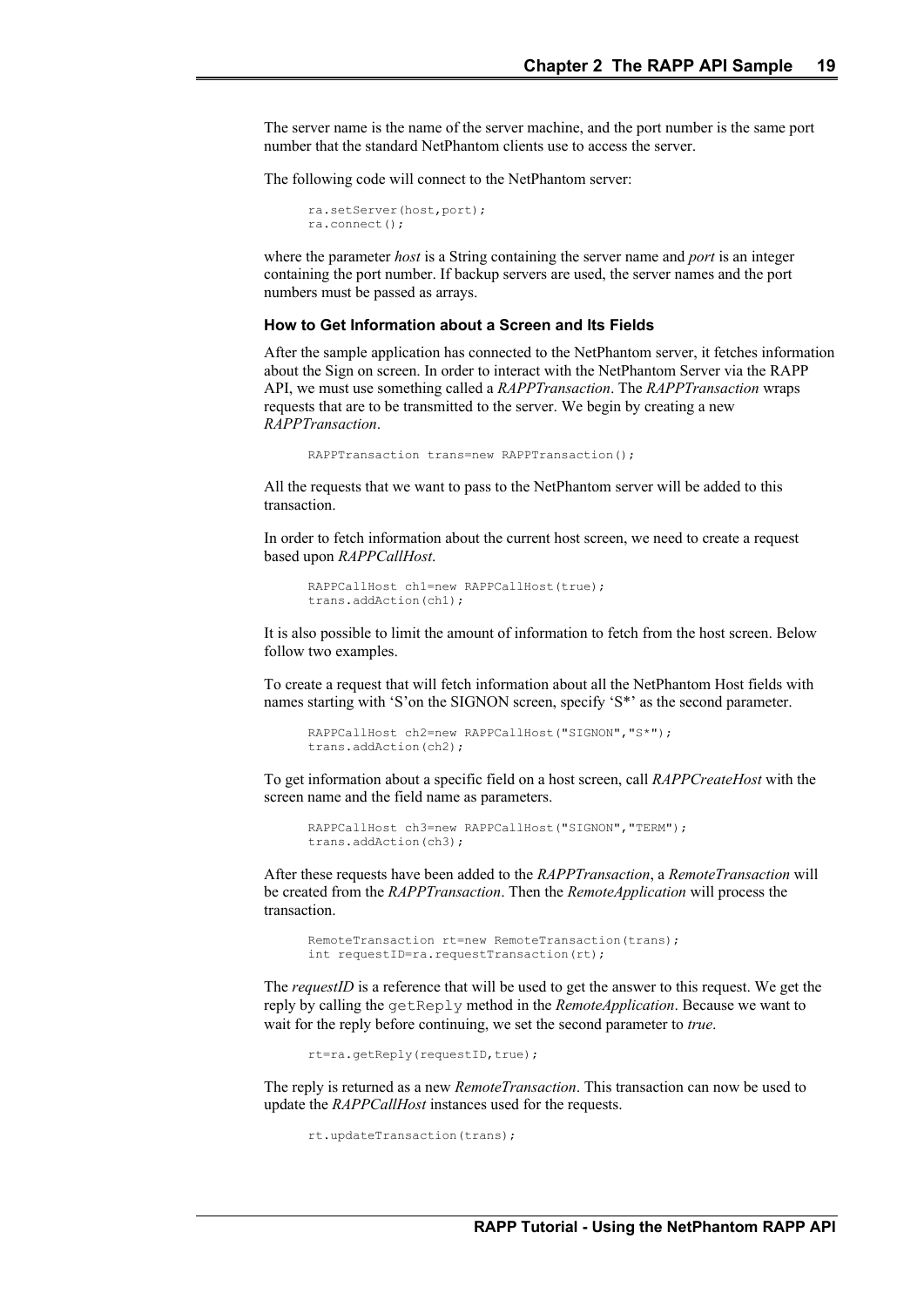We can then get information about the host screen in the following way. In this sample code the information is printed out in the standard output device.

```
RAPPHostScreen screen=ch1.getScreen();
System.out.println("\nScreen information:"
+"\n error, lock = "+ch1.hasError()+", "+ch1.isLocked()
+"\n status = "+ch1.getStatus()
+"\n status = "+chl.getStatus()<br>+"\n screen name = "+screen.getScreenName()
+"\n current field = "+screen.getFieldName()
+"\n text at line 1 = "+screen.getScreenData().substring(0,80).
trim());
```
In a similar way we can print out information about all the host fields with names starting with 'S', that were fetched into the *RAPPCallHost ch2*.

```
RAPPHostCells hcs=ch2.getFields();
int count=hcs.getCount();
System.out.println("\nHost fields starting with 'S'"
                       +\sqrt{''}\n count = "+count);
for ( int ii=0; ii<count; ++ii )
\left\{ \begin{array}{c} \end{array} \right\} RAPPHostCell hc=hcs.getCell(ii);
  System.out.println("\n field "+ii+":"<br>
+"\n name = "+hc.get<br>
+"\n length = "+ho ---
       +"\n name = "+hc.getName()<br>+"\n length = "+hc.getLength()
+"\n length = "+hc.getLength()
 +"\n hostLength = "+hc.getHostLength()
+"\n column = "+hc.getColumn()
 +"\n hostColumn = "+hc.getHostColumn()
 +"\n hostFieldColumn = "+hc.getHostFieldColumn()
+\sqrt{''} row = \sqrt{''} +hc.getRow()
        +"\n row = "+hc.getRow()<br>+"\n hostRow = "+hc.getRow()<br>+"\n hostFieldRow = "+hc.getHostRow()
        +"\n hostFieldRow = "+hc.getHostFieldRow()<br>+"\n protected = "+hc.isProtected()
               \frac{1}{2} \frac{1}{2} \frac{1}{2} \frac{1}{2} \frac{1}{2} \frac{1}{2} \frac{1}{2} \frac{1}{2} \frac{1}{2} \frac{1}{2} \frac{1}{2} \frac{1}{2} \frac{1}{2} \frac{1}{2} \frac{1}{2} \frac{1}{2} \frac{1}{2} \frac{1}{2} \frac{1}{2} \frac{1}{2} \frac{1}{2} \frac{1}{2} +"\n\ln hidden = "+hc.isHidden()
 +"\n color = 0x"+Integer.toHexString(hc.getColor())
+"\n value = "+hc.getValue());
   }
```
And finally we can print out the information about the host field 'TERM', that was fetched into *RAPPCallHost ch3*.

```
RAPPHostCell hc=ch3.getField();
System.out.println("\nTERM field:"
+\sqrt{m} name =\sqrt{m}+hc.getName()
 +"\n length = "+hc.getLength()
 +"\n hostLength = "+hc.getHostLength()
+"\n column = "+hc.getColumn()
 +"\n hostColumn = "+hc.getHostColumn()
       +"\n hostFieldColumn = "+hc.getHostFieldColumn()
+"\n row = "+hc.getRow()
 +"\n hostRow = "+hc.getHostRow()
 +"\n hostFieldRow = "+hc.getHostFieldRow()
+"\n protected = "+hc.isProtected()
+"\n hidden = "+hc.isHidden()
      +"\n protected - \cdot - \cdot +"\n hidden = "+hc.isHidden()<br>+"\n color = 0x"+Integer.toHexString(hc.getColor())<br>+"\n value = "+hc.getValue());
                         = "+hc.getValue());
```
#### **Manipulating Global Variables**

In this section we will take a look at how it is possible to manipulate NetPhantom Global Variables. All manipulation of global variables in NetPhantom is done with the use of instances of the RAPPGlobVar class.

We will again start by creating a new *RAPPTransaction*.

```
RAPPTransaction trans=new RAPPTransaction();
```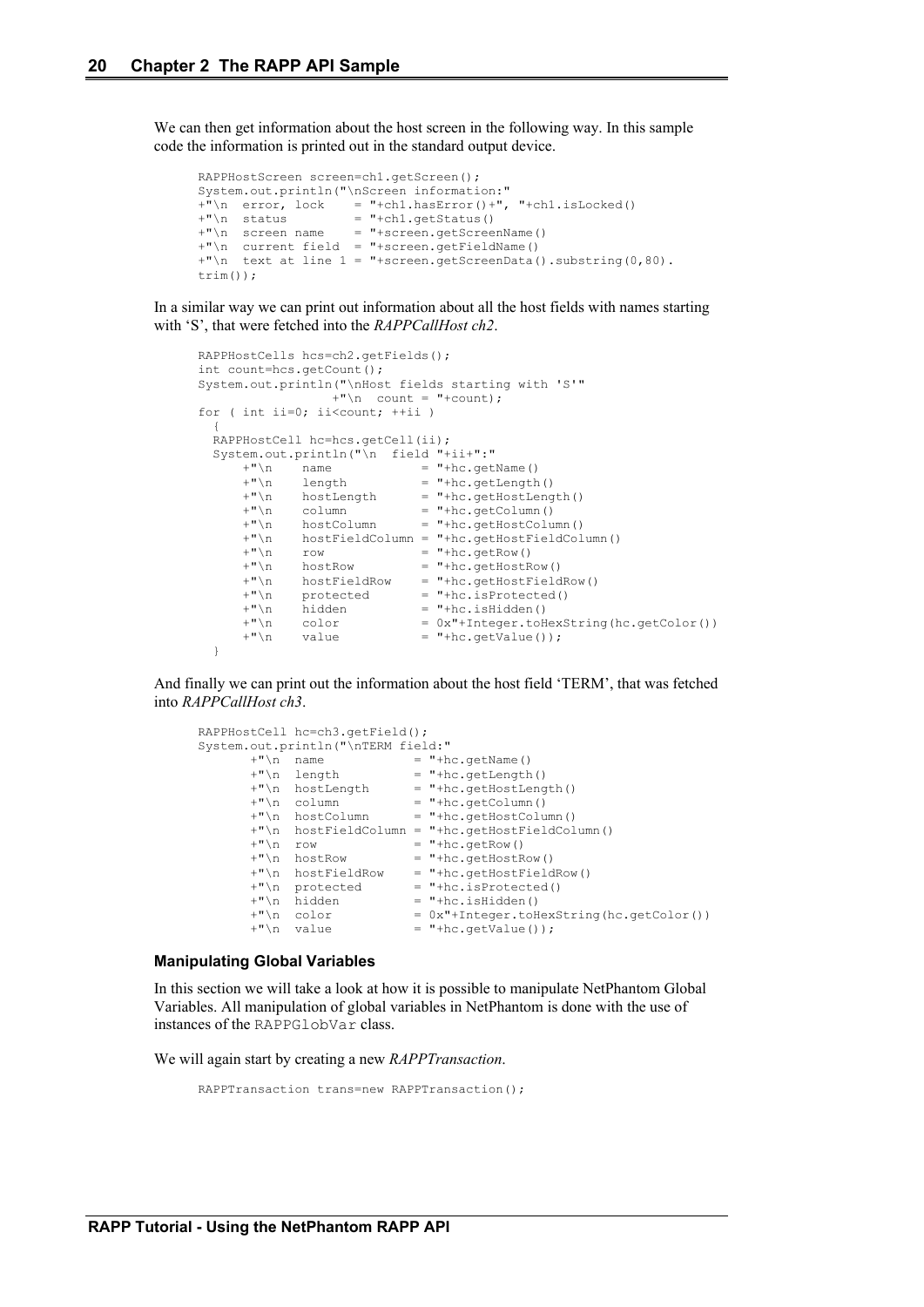To get information about all global variables, with a name containing the String '\_HOST', do the following.

```
RAPPGlobVar gv1=new RAPPGlobVar("* HOST*",RAPPGlobVar.GLOB VAR GET);
trans.addAction(gv1);
```
The following code sets two global variables.

```
trans.addAction(new RAPPGlobVar("USERID" ,"TestUser"));
trans.addAction(new RAPPGlobVar("PASSWORD","Secret" ));
```
In the sample we will fetch information about all the global variables again, so that we can check that the setting of the global variables for username and password worked.

```
RAPPGlobVar gv2=new RAPPGlobVar("*",RAPPGlobVar.GLOB VAR GET);
trans.addAction(gv2);
```
You can also delete global variables. In this sample code we will delete all global variables containing the String '\_SERVER\_' somewhere in the variable name.

```
trans.addAction(new RAPPGlobVar("* SERVER *",
                                RAPPGlobVar.GLOB_VAR_DELETE));
```
Finally we get information about all the global variables again to see what's left.

```
RAPPGlobVar gv3=new RAPPGlobVar("*",RAPPGlobVar.GLOB VAR GET);
trans.addAction(gv3);
```
To request these actions on the global variables, we create a *RemoteTransaction* from the *RAPPTransaction*, which is send to the *RemoteApplication*.

```
RemoteTransaction rt=new RemoteTransaction(trans);
int requestID=ra.requestTransaction(rt);
```
And again we will wait until all requests have been processed.

rt=ra.getReply(requestID, true);

When all the requests have been processed, we need to update the RAPPGlobVar instances we created for the requests.

```
rt.updateTransaction(trans);
```
And then we print the results. First the information about all global variables with names containing '\_HOST'.

```
RAPPGlobVars vars=gv1.getVariables();
int cc=vars.getCount();
System.out.println("\nGLOBAL VARIABLES * HOST*, count = "+cc);
for ( int ii=0; ii<cc; ++ii)
\left\{ \begin{array}{c} \end{array} \right. RAPPGlobVar v=vars.getVariable(ii);
  System.out.println(" " "+v.getName()+" = \""+v.getValue()+"\"");
 }
```
Then we print the information about all the variables.

```
vars=gv2.getVariables();
cc=vars.getCount();
System.out.println("\nALL GLOBAL VARIABLES #1, count = "+cc);
for ( int ii=0; ii<cc; ++ii)
\left\{ \begin{array}{c} \end{array} \right\}RAPPGlobVar v=vars.getVariable(ii);
  System.out.println(" "+v.getName()+" = \""+v.getValue()+"\"");
   }
```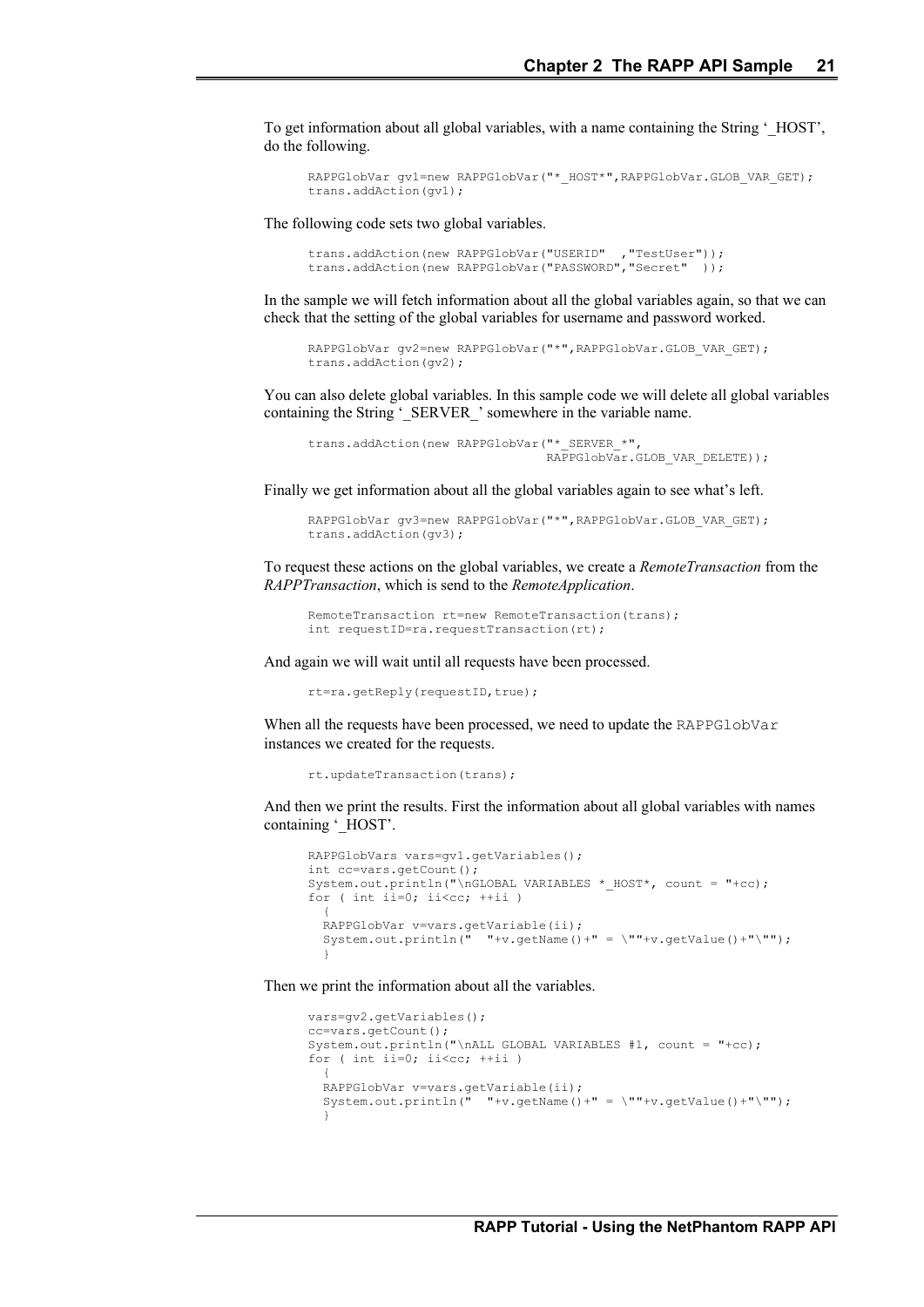And finally we print out the information about all the variables with names containing '\_SERVER\_'.

```
vars=gv3.getVariables();
cc=vars.getCount();
System.out.println("\nALL GLOBAL VARIABLES #2, count = "+cc);
for ( int ii=0; ii\langle cc; ++ii )
\left\{ \begin{array}{c} \end{array} \right\} RAPPGlobVar v=vars.getVariable(ii);
  System.out.println(" "+v.getName()+" = \""+v.getValue()+"\"");
 }
```
#### **How to Call an Object, Disconnect and then Reconnect for the Reply**

In this section we will look at how you can call an object and then disconnect from the NetPhantom server. After that we will reconnect to fetch the reply for the call object. Of course, this disconnecting and reconnecting is not something you normally do when calling an object. It is just done here to show that it is possible to do it, and still be able to fetch the result after reconnecting.

To call a NetPhantom object, we create a new instance of a *RAPPCallObject*. The constructor takes four parameters, where the first parameter is the name of the NetPhantom object. The second parameter is the ID parameter (the first parameter) being passed to the object, the parameter often referred to as the "id – argId". The third parameter is the action value, often referred to as the "command – argCmd". The last parameter

```
RAPPTransaction trans=new RAPPTransaction();
RAPPCallObject co=new RAPPCallObject("SIGNON",
                                       "argIDNotUsedHere",
                                      RAPPCallObject.CMD,
                                      "argStrNotUsedHere");
trans.addAction(co);
```
Then we convert the RAPPTransaction into a RemoteTransaction, and request the transaction.

```
RemoteTransaction rt=new RemoteTransaction(trans);
int requestID=ra.requestTransaction(rt);
```
The NetPhantom Server will now execute the REXX application named SIGNON, which looks like this:

```
/* This object is called either by pressing "Logon to Customer List"*/
/* button or by the Remote Application */
Parse Arg argId, argMsg, argStr
say "#SIGNON arguments: argId="argId", argMsg="argMsg", argStr="argStr
/* Enter logon info from RemoteApplication */
ui=GlobVarGet('USERID')
pw=GlobVarGet('PASSWORD')
say "#SIGNON userid='"ui"' password '"pw"'"
/* Note: the password is not displayed on terminal screen normally */
rc=HostSetFld('','USER' ,ui)
rc=HostSetFld('','PASSWORD',pw)
/* Move to main screen */
rc=HostSend('@E')
rc=HostWait(5)
/* Move to customer initial screen */
rc=HostSetFld('','CMD','2')
rc=HostSend('@E')
rc=HostWait(5)
/* Skip search customer */
rc=HostSend('@E')
rc=HostWait(5)
```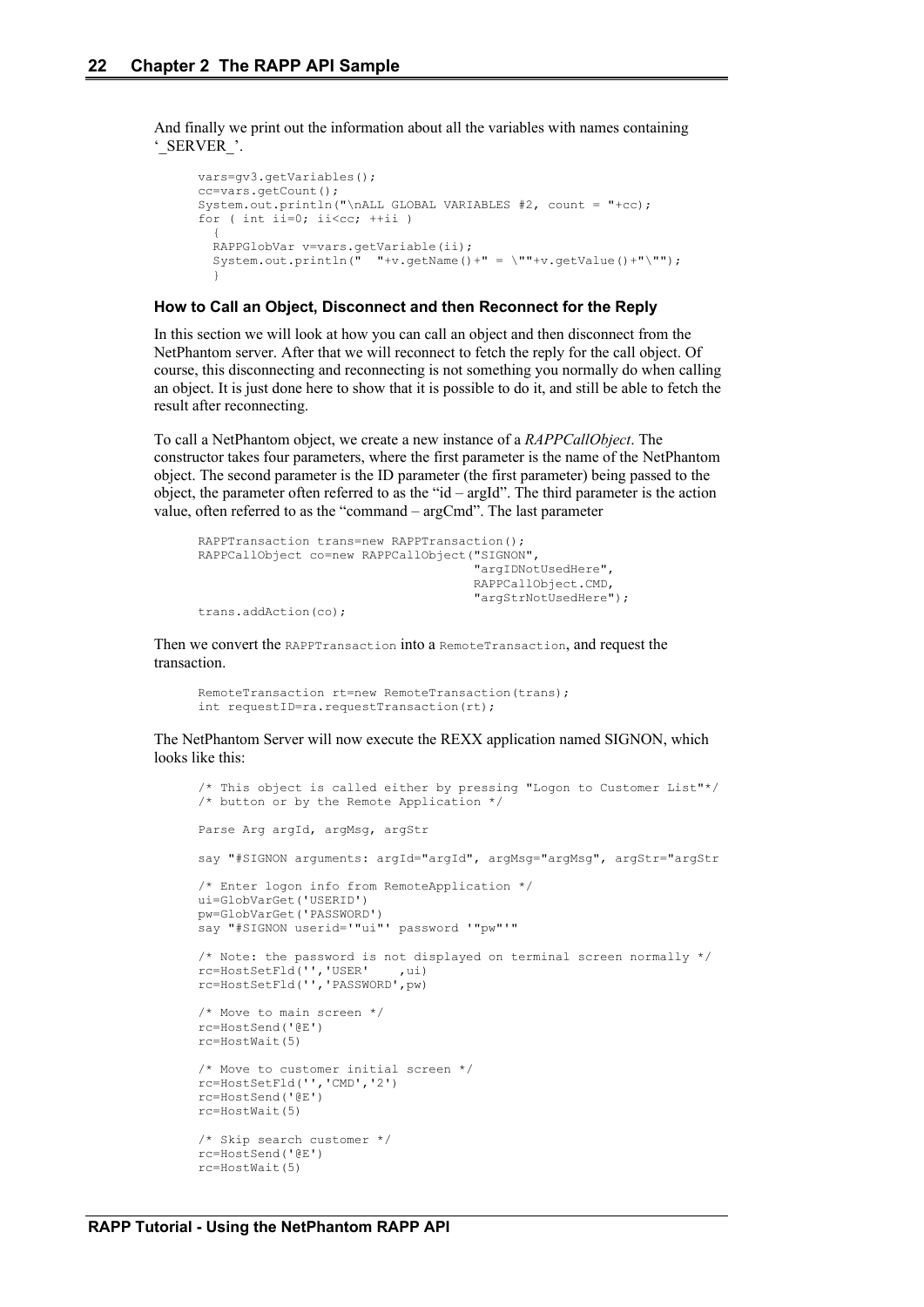```
if HostGetScreen()="CUSTLIST" then
  return "OK, on screen CUSTLIST"
return "Error, wrong screen!"
```
We will now save the session id, the server address and the port number, before disconnecting. Server address and port number would only be needed if backup servers are used.

```
String sessID=ra.getSessionID();
String server=ra.getServerHostAddress();
int port =ra.getServerPort();
ra.close();
```
In this sample we will immediately reconnect using the same application name as with the first connection and the saved session id.

```
ra=testAPI.createRemoteApplication(APP_NAME,sessID);
ra.setServer(server,port);
ra.connect();
```
We will now get the reply for the request we sent before we disconnected.

rt=ra.getReply(requestID,true);

And then update the *RAPPCallObject* instance.

```
rt.updateTransaction(trans);
```
Since we called the SIGNON object, we should now be on the CUSTLIST host screen. We will make sure that this is so, by getting the current screen without screen data.

```
trans=new RAPPTransaction();
RAPPCallHost ch=new RAPPCallHost(false);
trans.addAction(ch);
```
Send the transaction, and get the reply.

```
rt=new RemoteTransaction(trans);
requestID=ra.requestTransaction(rt);
rt=ra.getReply(requestID,true);
rt.updateTransaction(trans);
```
And print the current screen name.

```
RAPPHostScreen scr=ch.getScreen();
System.out.println("\nCURRENT SCREEN = "+scr.getScreenName());
```
#### **Accessing Listboxes**

We will now fill the listbox on the CUSTLIST panel by calling the GETCUSTS object, and then retrieve the list of customers with the help of a RAPPCallPanel object.

We start by calling the object GETCUSTS that will fill the list with customers.

```
RAPPTransaction trans=new RAPPTransaction();
RAPPCallObject co=new RAPPCallObject("GETCUSTS","", 
                                       RAPPCallObject.CMD,"");
trans.addAction(co);
```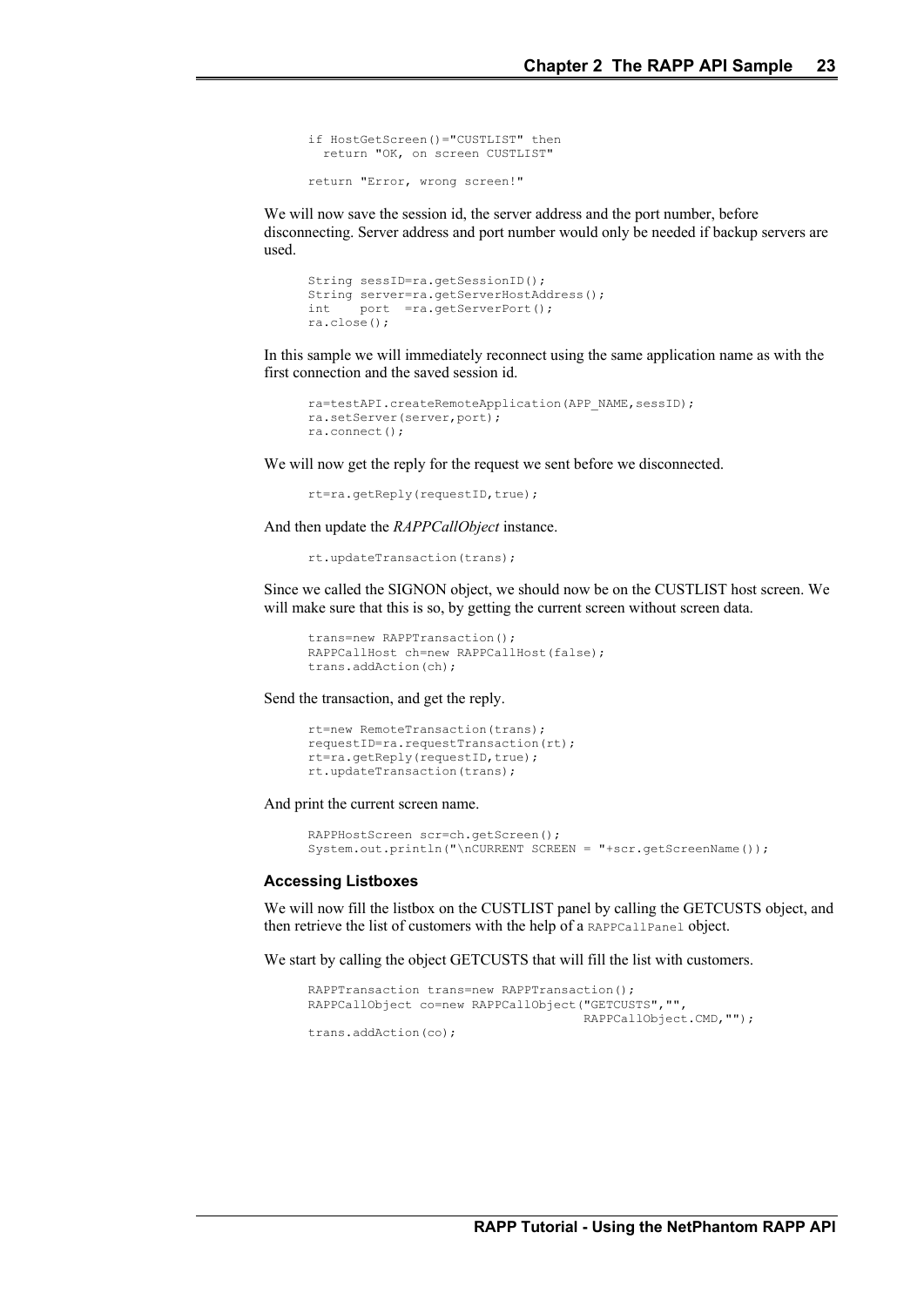The REXX code that will be processed by the NetPhantom server is named GETCUSTS, and looks like this:

```
/* Gets all customers from host into the listbox */
/* This object can handle multiple screens of data */
Parse Arg argId, argMsg, argStr
/* Clear the list of any previous data */
rc=PanListClear('CUSTLIST')
/* Get all pages and keep track of how many screens are */
/* "paged" using PF8 */
pageCount=0
done=0
do while done=0
   /* Fill the list from the host */
   listEnd=0
   do line=1 to 19
     custno=HostGetFld('','CUSTNO',line)
     if custno='' then
       do
         listEnd=1
         leave
 end
name =HostGetFld('','NAME' ,line)
 lastpur=HostGetFld('','LASTPUR',line)
 amount =HostGetFld('','AMOUNT' ,line)
 rc=PanListInsertData('CUSTLIST',0,custno || '09'X || name || '09'X 
|| lastpur || '09'X || amount);
   end
   /* Check for end of list, make sure there's a MORE text below list 
*/
   if listEnd=1 | HostGetFld('','MORE')<>'MORE' then
     done=1
   else
     do
       /* Get next page */
       rc=HostSend('@8')
       rc=HostWait(5)
       pageCount=pageCount+1
     end
end
/* Page back using F7 */
do pageCount
   rc=HostSend('@7')
   rc=HostWait(5)
end
/* Return zero = OK */
return 0
```
After the list has been filled, we can get the list data with the help of a *RAPPCallPanel* object.

```
RAPPCallPanel cp=new RAPPCallPanel("CUSTLIST");
cp.request getListData();
trans.addAction(cp);
```
Send the request and get the reply.

```
RemoteTransaction rt=new RemoteTransaction(trans);
int requestID=ra.requestTransaction(rt);
rt=ra.getReply(requestID,true);
rt.updateTransaction(trans);
```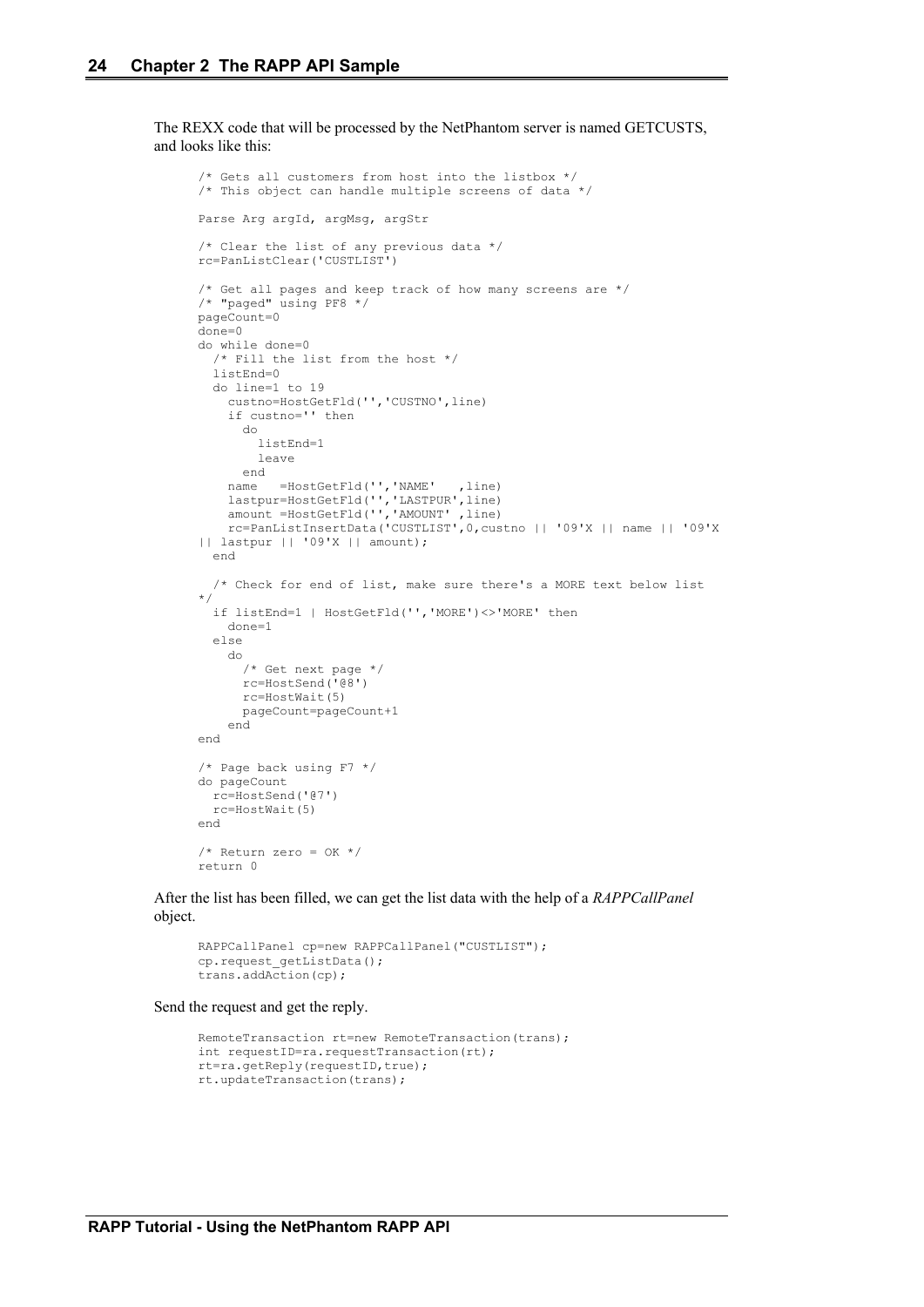We can now print the list data.

```
RAPPLines lines=cp.get_getListData();
if ( lines==null )
\left\{ \begin{array}{c} \end{array} \right\} System.out.println("\nCUSTOMER LIST: no data!");
 }
else
\{ int cc=lines.getCount();
   System.out.println("\nCUSTOMER LIST: lineCount = "+cc);
  for ( int ii=0; ii<cc; ++ii )
\left\{\begin{array}{ccc} \end{array}\right\} String [] items=lines.getLineItems(ii);
     String s=" ";
     for (int j=0; j\leqitems.length; ++jj)
\overline{\phantom{a}} if ( jj>0 )
         s+=", "s+="\n\'"+items[jj]+"\"";
 }
      System.out.println(s);
      }
   }
```
#### **How to Read Data from a Panel**

Here we will see how to read data from entry fields on a panel. We will start by calling the CUSTDATA object that selects the first customer in the list and displays the customer info.

```
RAPPTransaction trans=new RAPPTransaction();
RAPPCallObject co=new RAPPCallObject("CUSTDATA","",
                                       RAPPCallObject.CMD,"");
trans.addAction(co);
```
We can now retrieve the data from the controls. Of course we could retrieve this data directly from the host screen rather than from the panel, but we want to demonstrate how you can access the panel controls. In some applications the data in a panel is collected from multiple screens, thus it can be fetched in a single step from the panel, while getting the data from the host screens requires several steps.

```
RAPPCallPanel name =new RAPPCallPanel("NAME" );
RAPPCallPanel addr1 =new RAPPCallPanel("ADDR1" );<br>RAPPCallPanel addr2 =new RAPPCallPanel("ADDR2" );
                       =new RAPPCallPanel("ADDR2" );
RAPPCallPanel lastpur =new RAPPCallPanel("LASTPUR" );
RAPPCallPanel amount =new RAPPCallPanel("AMOUNT" );
RAPPCallPanel firstpur=new RAPPCallPanel ("FIRSTPUR");
RAPPCallPanel credlim =new RAPPCallPanel("CREDLIM" );
RAPPCallPanel credused=new RAPPCallPanel("CREDUSED");
RAPPCallPanel credrest=new RAPPCallPanel("CREDREST");
RAPPCallPanel credrate=new RAPPCallPanel("CREDRATE");
RAPPCallPanel goldmbr =new RAPPCallPanel("GOLDMBR" );
RAPPCallPanel selladdr=new RAPPCallPanel("SELLADDR");
name .request_getText();<br>addr1 .request qetText():
        .request_getText();
addr2 .request_qetText();
lastpur .request qetText();
amount .request_getText();
firstpur.request_getText();
credlim .request getText();
credused.request_getText();
credrest.request_getText();
credrate.request_getText();
goldmbr .request_getText();
selladdr.request_getText();
```
Add the getText actions to the transaction.

```
trans.addAction(name ) ;
trans.addAction(addr1 );
trans.addAction(addr2 );
```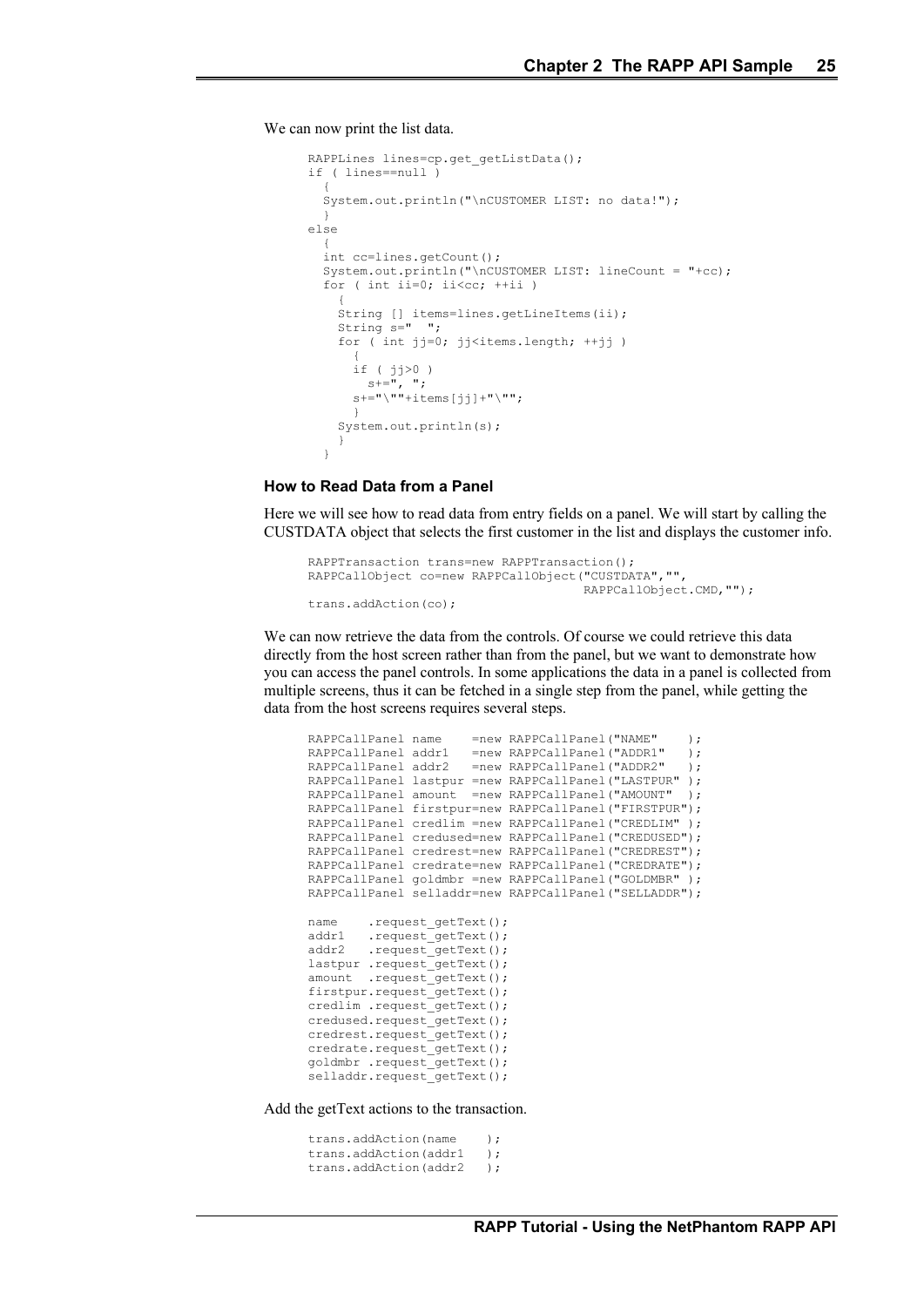```
trans.addAction(lastpur );
trans.addAction(amount );
trans.addAction(firstpur);
trans.addAction(credlim );
trans.addAction(credused);
trans.addAction(credrest);
trans.addAction(credrate);
trans.addAction(goldmbr );
trans.addAction(selladdr);
```
Send the request and get the reply.

```
RemoteTransaction rt=new RemoteTransaction(trans);
int requestID=ra.requestTransaction(rt);
rt=ra.getReply(requestID,true);
rt.updateTransaction(trans);
```
#### Print the variables.

```
System.out.println("CUSTOMER DATA:"
+"\n NAME = \""+name .get getText()+"\""
+"\n ADDR1 = \""+addr1 .get getText()+"\""
+"\n ADDR2 = \""+addr2 .get getText()+"\""
+"\n LASTPUR = \""+lastpur .get getText()+"\""
+"\n AMOUNT = \""+amount .get getText()+"\""
               +"\n FIRSTPUR = \""+firstpur.get_getText()+"\""
               +"\n CREDLIM = \""+credlim .get_getText()+"\""
                 +"\n CREDUSED = \""+credused.get_getText()+"\""
                +"\n CREDREST = \""+credrest.get_getText()+"\""
               +\sqrt{n} CREDRATE = \sqrt{n}+credrate.get getText()+"\sqrt{n}"
               +\sqrt{n} GOLDMBR = \sqrt{n}+goldmbr .get_getText()+"\""
               +"\n SELLADDR = \""+selladdr.get_getText()+"\"");
```
#### **Manipulating Panel Controls**

Here we will look at how you can manipulate different controls on a NetPhantom Panel using *RAPPCallPanel*. We will use all the controls placed on the Customer Data panel.

RAPPTransaction trans=new RAPPTransaction();

#### *Entry Fields*

To manipulate an entry field, you use request\_setText and request\_getText on a RAPPCallPanel object.

```
RAPPCallPanel setText=new RAPPCallPanel("OUTPUT");
setText.request setText("Sets the text for a control");
RAPPCallPanel getText=new RAPPCallPanel("ADDR1");
```
#### *Radio Buttons*

To manipulate radio buttons, you use request setEnabled and request isEnabled on a RAPPCallPanel object.

```
RAPPCallPanel setEnabled=new RAPPCallPanel("RADIO3");
setEnabled.request setEnabled(false);
RAPPCallPanel isEnabled=new RAPPCallPanel("RADIO2");
```
isEnabled.request\_isEnabled();

getText.request\_getText();

#### *Checkboxes*

To manipulate checkboxes, you use request setChecked and request isChecked on a RAPPCallPanel object.

```
RAPPCallPanel setChecked=new RAPPCallPanel("RADIO2");
setChecked.request setChecked(1);
RAPPCallPanel isChecked=new RAPPCallPanel("RADIO2");
isChecked.request_isChecked();
```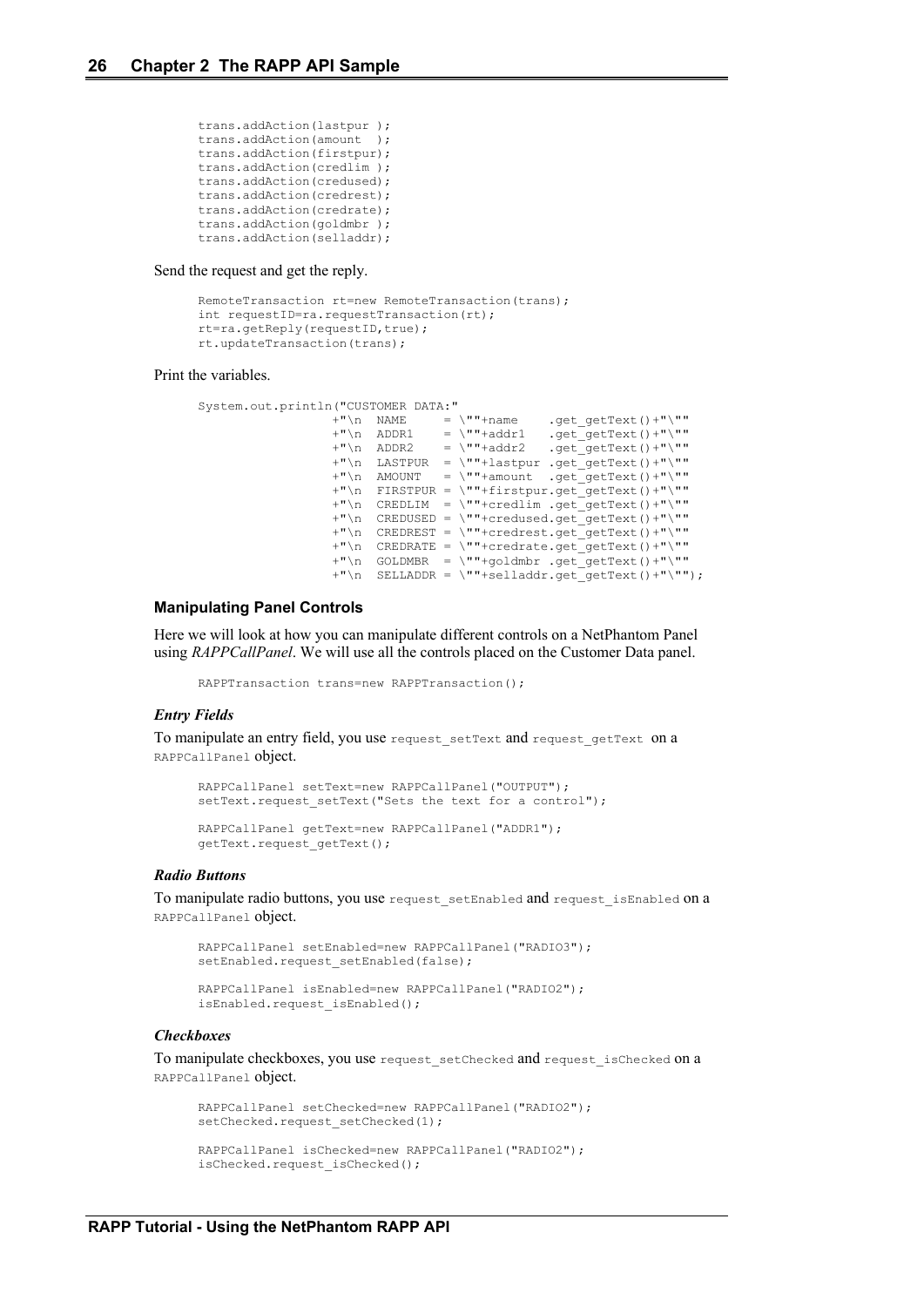#### *Listboxes*

To get the line count from a listbox, you do a request getLineCount on a RAPPCallPanel object.

```
RAPPCallPanel getLineCount=new RAPPCallPanel("OUTLIST");
getLineCount.request getLineCount();
```
To insert a new line in a listbox, you do request\_insertLine with RAPPLine as a parameter on a RAPPCallPanel object. The RAPPLine object can be created from a String array, where each element is the data for a cell.

```
RAPPCallPanel insertLine=new RAPPCallPanel("OUTLIST");
String [] line=new String []
\left\{ \begin{array}{c} \end{array} \right\} "Line 0",
   "### Line inserted at beginning of list ###"
   };
insertLine.request insertLine(new RAPPLine(line),0);
```
To update an existing line in a listbox, you do a request setLine with RAPPLine as a parameter on a RAPPCallPanel object. The RAPPLine object can be created from a String array, where each element is the data for a cell.

```
RAPPCallPanel setLine=new RAPPCallPanel("OUTLIST");
line=new String []
\left\{ \begin{array}{c} \end{array} \right\} "Used to be line 3, is now line 4",
   "The file \"outlist.txt\" is located..."
   };
setLine.request_setLine(new RAPPLine(line),3);
```
To get the data from a line in a listbox, you do a request\_getLine with the line number as a parameter on a RAPPCallPanel object.

```
RAPPCallPanel getLine=new RAPPCallPanel("OUTLIST");
getLine.request getLine(1);
```
To delete a line in a listbox, you do a request deleteLine with the line number as a parameter on a RAPPCallPanel object.

```
RAPPCallPanel deleteLine=new RAPPCallPanel("OUTLIST");
deleteLine.request deleteLine(4);
```
To set the contents of a single cell, you do a request\_setCell, with the column number, the line number and the data as parameters, on a RAPPCallPanel object.

```
RAPPCallPanel setCell=new RAPPCallPanel("OUTLIST");
setCell.request setCell(0,1,"Cell at current Line 1");
```
To get the contents of a single cell, you do a request getCell, with the column number and the line number as parameters, on a RAPPCallPanel object.

```
RAPPCallPanel getCell=new RAPPCallPanel("OUTLIST");
getCell.request_getCell(1,0);
```
To set the selection in a listbox, you do a request\_setSelection, with the line number and state for the selection as parameters, on a RAPPCallPanel object.

```
RAPPCallPanel setSelection=new RAPPCallPanel("INLIST");
setSelection.request setSelection(2,true);
```
To get the next selection in a listbox, you do a request\_getNextSelection, with the line number to start from as a parameter, on a RAPPCallPanel object.

```
RAPPCallPanel getNextSelection=new RAPPCallPanel("INLIST");
getNextSelection.request_getNextSelection(-1);
```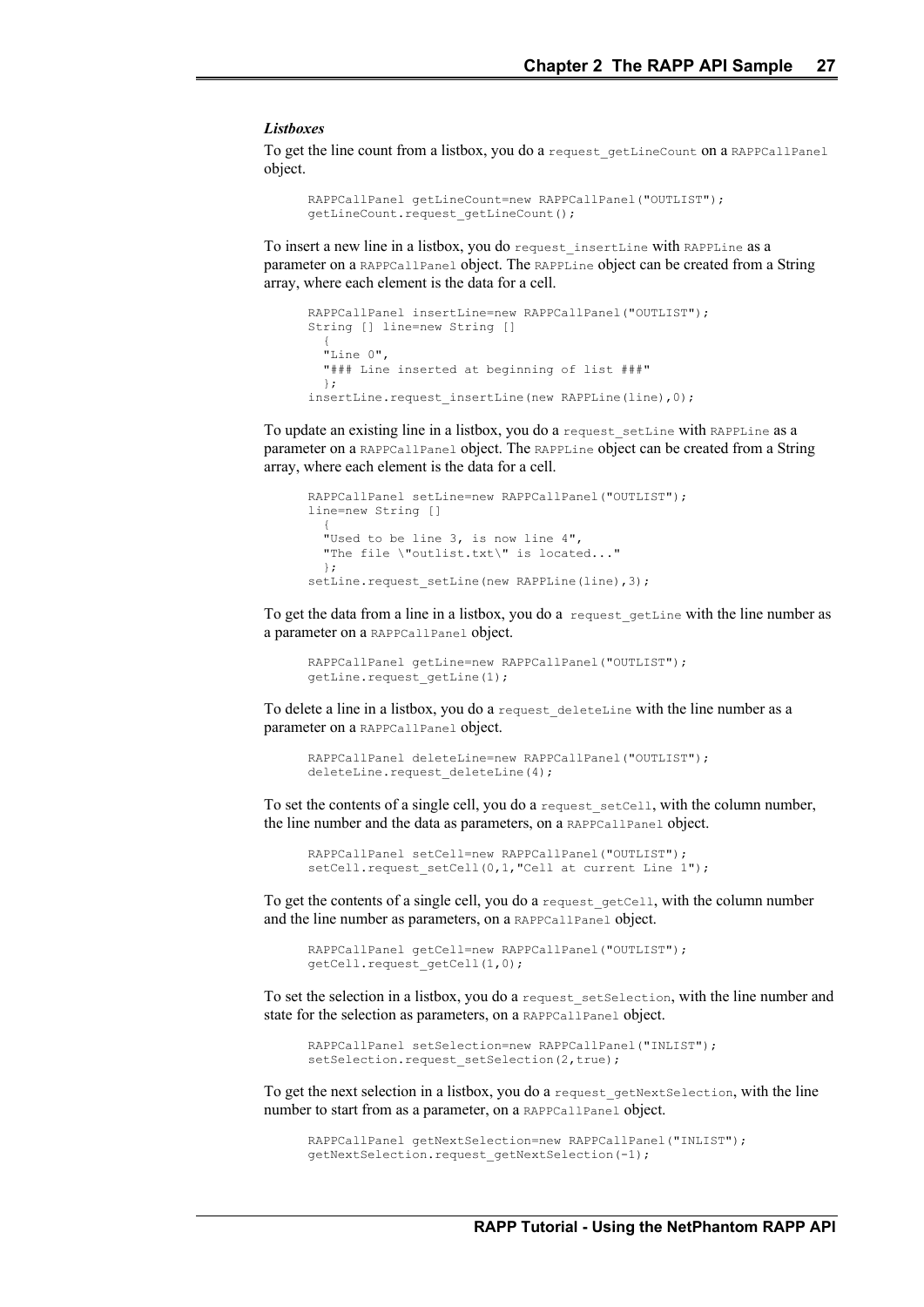To delete the whole contents of a listbox, you do a request deleteAll on a RAPPCallPanel object.

```
RAPPCallPanel deleteAll=new RAPPCallPanel("INLIST");
deleteAll.request deleteAll();
```
To get all the data from a listbox, you do a request getListData on a RAPPCallPanel object.

```
RAPPCallPanel getListData=new RAPPCallPanel("OUTLIST");
getListData.request getListData();
```
To add several lines to a listbox, you do a request\_setListData on RAPPCallPanel list object. The request\_setListData takes a RAPPLines object as a parameter.

You add lines to a RAPPLines object by calling its addLine method that takes an array of String as parameter. Each String in the array is the content of a single cell on the line.

```
RAPPCallPanel setListData=new RAPPCallPanel("OUTLIST");
RAPPLines list=new RAPPLines();
list.addLine(new String [] { "row 1, col 1", "row 1, col 2" });
list.addLine(new String [] { "row 2, col 1", "row 2, col 2" });<br>list.addLine(new String [] { "row 3, col 1", "row 3, col 2" });
                                "row 3, col 1", "row 3, col 2" });
list.addLine(new String [] { "row 4, col 1", "row 4, col 2" });
list.addLine(new String [] { "row 5, col 1", "row 5, col 2" });
list.addLine(new String [] { "row 6, col 1", "row 6, col 2" });
list.addLine(new String [] { "row 7, col 1", "row 7, col 2" });
list.addLine(new String [] { "row 8, col 1", "row 8, col 2" });
list.addLine(new String [] { "row 9, col 1", "row 9, col 2" });
setListData.request setListData(list);
```

```
RAPPCallPanel callControl=new RAPPCallPanel("END");
callControl.request callControl();
```
#### *Control Attributes*

To manipulate the visibility of a control, you use the request\_setVisible and the request isVisible on a RAPPCallPanel object.

```
RAPPCallPanel setVisible=new RAPPCallPanel("HIDDEN");
setVisible.request setVisible(false);
RAPPCallPanel isVisible=new RAPPCallPanel("VISIBLE");
isVisible.request_isVisible();
```
We are now ready to add all these action to the RAPPTransaction.

```
trans.addAction(setText);
trans.addAction(getText);
trans.addAction(setEnabled);
trans.addAction(isEnabled);
trans.addAction(setChecked);
trans.addAction(isChecked);
trans.addAction(getLineCount);
trans.addAction(insertLine);
trans.addAction(setLine);
trans.addAction(getLine);
trans.addAction(deleteLine);
trans.addAction(setCell);
trans.addAction(getCell);
trans.addAction(setSelection);
trans.addAction(getNextSelection);
trans.addAction(deleteAll);
trans.addAction(getListData);
trans.addAction(setListData);
trans.addAction(callControl);
trans.addAction(setVisible);
trans.addAction(isVisible);
```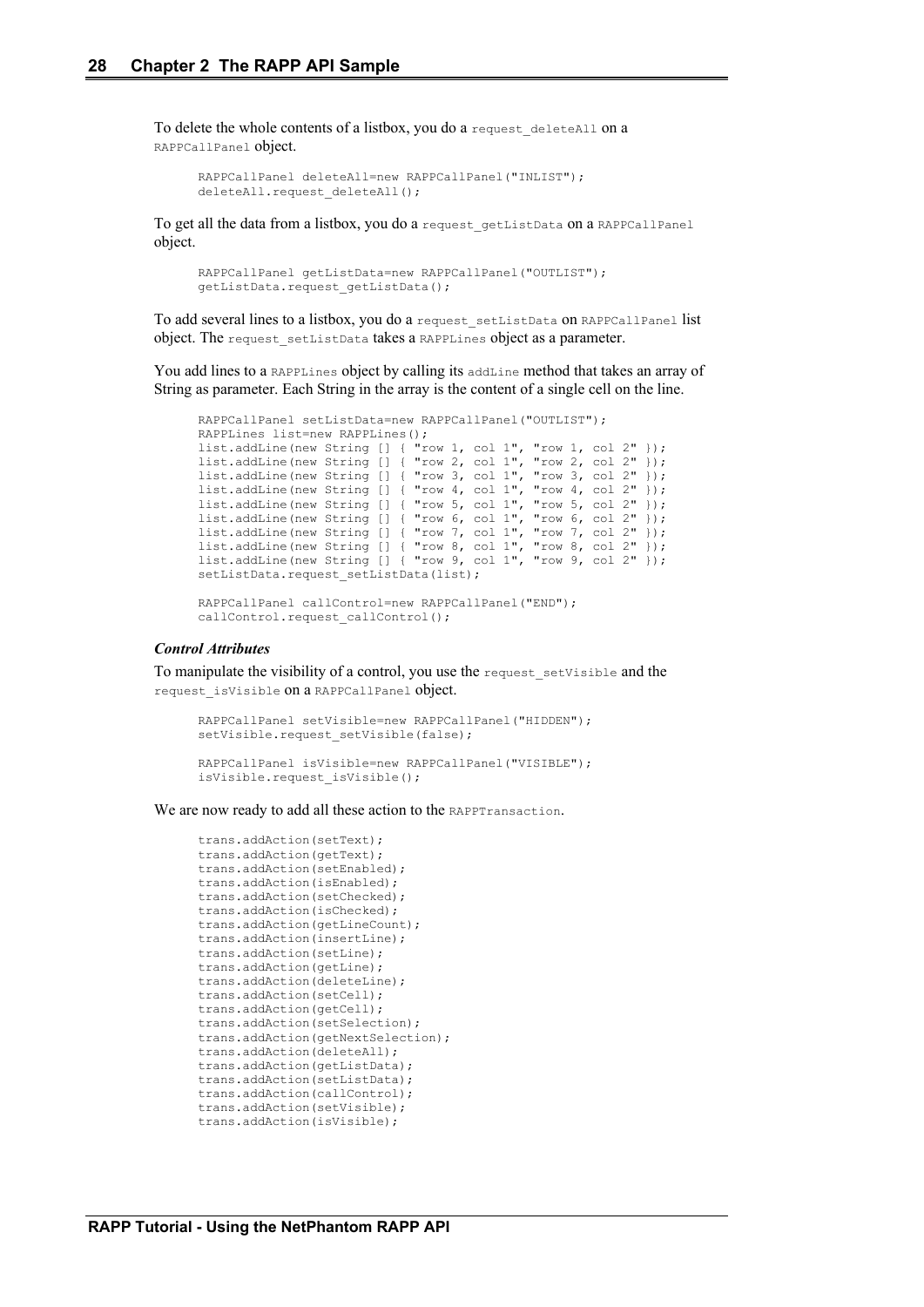And then we send the request, and get the reply.

```
RemoteTransaction rt=new RemoteTransaction(trans);
int requestID=ra.requestTransaction(rt);
rt=ra.getReply(requestID, true);
rt.updateTransaction(trans);
```
Finally we print the result.

```
System.out.println("CALL PANEL FUNCTIONS:"<br>"'\n getText = \""+getText
+"\n getText = \""+getText .get getText()+"\""
+"\n setText = "+setText .get setText()
  +"\n setEnabled = "+setEnabled .get_setEnabled()<br>+"\n isEnabled = "+isEnabled .get_setEnabled()
                                   = "+isEnabled .get_isEnabled()<br>= "+setVisible .get_setVisible
  +"\n setVisible = "+setVisible .get_setVisible()<br>
+"\n isVisible = "+isVisible .get_isVisible()
 +"\n isVisible = "+isVisible .get_isVisible()
+"\n setChecked = "+setChecked .get setChecked()
  \begin{tabular}{lllllllll} +"\backslash n & setChecked & = "+setChecked & .get\_setChecked(\\ +"\backslash n & isChecked & = "+isChecked & .get\_isChecked()\\ +"\backslash n & getLineCount & = "+getLineCount & .get\_getLineCount\\ \end{tabular}= "+getLineCount .get<sup>-</sup>getLineCount()<br>= "+insertLine .get insertLine()
  +"\n insertLine = "+insertLine .get_insertLine()<br>+"\n setLine = "+setLine .get_setLine()
  +"\n setLine = "+setLine .get_setLine()<br>+"\n getLine = \""+getLine .get_getLine()
                                  = \sqrt{'''' + getLine} .get_getLine()+"\""<br>= "+deleteLine .get_deleteLine()
  +"\n deleteLine = "+deleteLine .get_deleteLine()<br>+"\n setCell = "+setCell .get_setCell()
  +"\n setCell = "+setCell .get_setCell()<br>+"\n qetCell = \""+getCell .get_getCell()
                                                               \cdot get<sup>-</sup>getCell()+"\""
+"\n setSelection = "+setSelection .get setSelection()
+"\n getNextSelection = "+getNextSelection.get getNextSelection()
  +"\n deleteAll = "+deleteAll .get_deleteAll()
  +"\n setListData = "+setListData .get_setListData()<br>+"\n callControl = "+callControl .get_callControl()
                                                                \overline{\ }.get\overline{\ }callControl());
RAPPLines lines=getListData.get getListData();
int cc=lines.getCount();
System.out.println(" list data, lineCount = "+cc+":");
for ( int ii=0; ii<cc; ++ii )<br>System.out.println(" line
                                    \lim_{n \to \infty} "+ii+" = "+lines.getLine(ii));
```
#### **Logging off from the Host**

To logoff from the host, we use the REXX object called LOGOFF. We call this object in the same way that we have called REXX objects before, using a *RAPPCallObject* object.

```
RAPPTransaction trans=new RAPPTransaction();
RAPPCallObject co=new RAPPCallObject("LOGOFF","",
                                      RAPPCallObject.CMD,"");
trans.addAction(co);
```
Then we send the request and get reply.

```
RemoteTransaction rt=new RemoteTransaction(trans);
int requestID=ra.requestTransaction(rt);
rt=ra.getReply(requestID,true);
rt.updateTransaction(trans);
```
The REXX code for the LOGOFF object looks like this:

```
/* Logs off from the host by pressing PF2 until the MAINMENU screen*/
/* and then sends 'X' (Exit) action */
Parse Arg argId, argMsg, argStr
/* Make sure the host is not busy due to CallControl(END) */
/* that sends PF2 from the CUSTDATA panel and moves the *//* host to the CUSTLIST screen */
rc=HostWait(5)
/* Press PF2 until MAINMENU */
do while HostGetScreen()<>'MAINMENU'
  rc=HostSend('@2')
  rc=HostWait(5)
end
```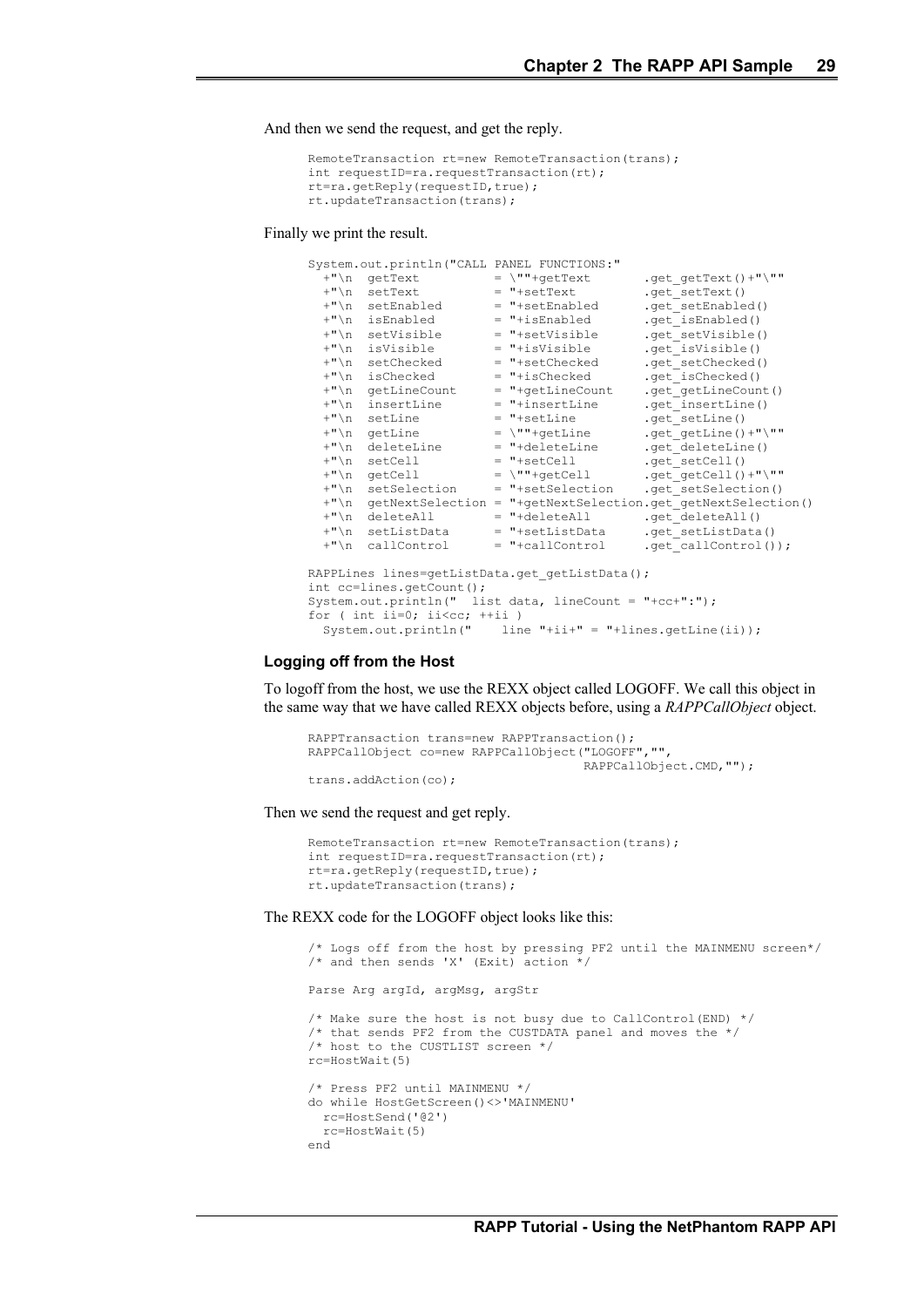```
/* Do the Exit action */
rc=HostSetFld('','CMD','X')
rc=HostSend('@E')
rc=HostWait(5)
return 0
```
And finally we print the result.

System.out.println("\nLOGOFF returned \""+co.getReturnString()+"\"");

#### **Calling a User Class**

We will now look at how you can call a user class with user-defined data in an Element. The reply will be returned from the called class as an Element. It is then up to the caller to extract the information as required.

Element is a class in the  $\text{org.w3c.dom package}$ . For more details see the JavaDoc for that package.

In order for a user class to be callable from RAPP, it must implement the CallClassInterface.

We start with creating a transaction and our user-defined Element.

```
RAPPTransaction trans=new RAPPTransaction();
Element requestData=trans.createElement("myRequest");
```
The Element can then be used to create a RAPPElement. To this RAPPElement you then add attributes, which consist of name and data. As seen in the sample code below, the data can be of different types.

```
RAPPElement e=new RAPPElement(requestData,null);
e.setAttribute("myStringAttribute","myValue");
e.setAttribute("myIntegerAttribute", 123);
e.setAttribute("myBooleanAttribute",true);
```
It is also possible to add a complete child-element with its own attributes, to the RAPPElement.

```
RAPPElement c=e.createAppendedChild("myChildElement");
c.setAttribute("myChildAttribute","childValue");
```
To send the request to the user class in the server, you use a RAPPCallClass, which takes the name of the user class as the first parameter and the Element as the second parameter.

```
RAPPCallClass cc=new RAPPCallClass("rappapi.server.CallClassTest",
                                     requestData);
```
The server side class, called CallClassTest, looks like this:

```
package rappapi.server;
import org.w3c.dom.Document;
import org.w3c.dom.Element;
import se.entra.phantom.rapp.RAPPElement;
import se.entra.phantom.rapp.RAPPTransaction;
import se.entra.phantom.rapp.RAPPCallClass;
import se.entra.phantom.rapp.RemoteApplication;
import se.entra.phantom.rapp.RemoteTransaction;
import se.entra.phantom.server.rapp.CallClassInterface;
import se.entra.phantom.server.rapp.DefaultRemoteApplication;
import se.entra.phantom.server.rapp.RequestThread;
```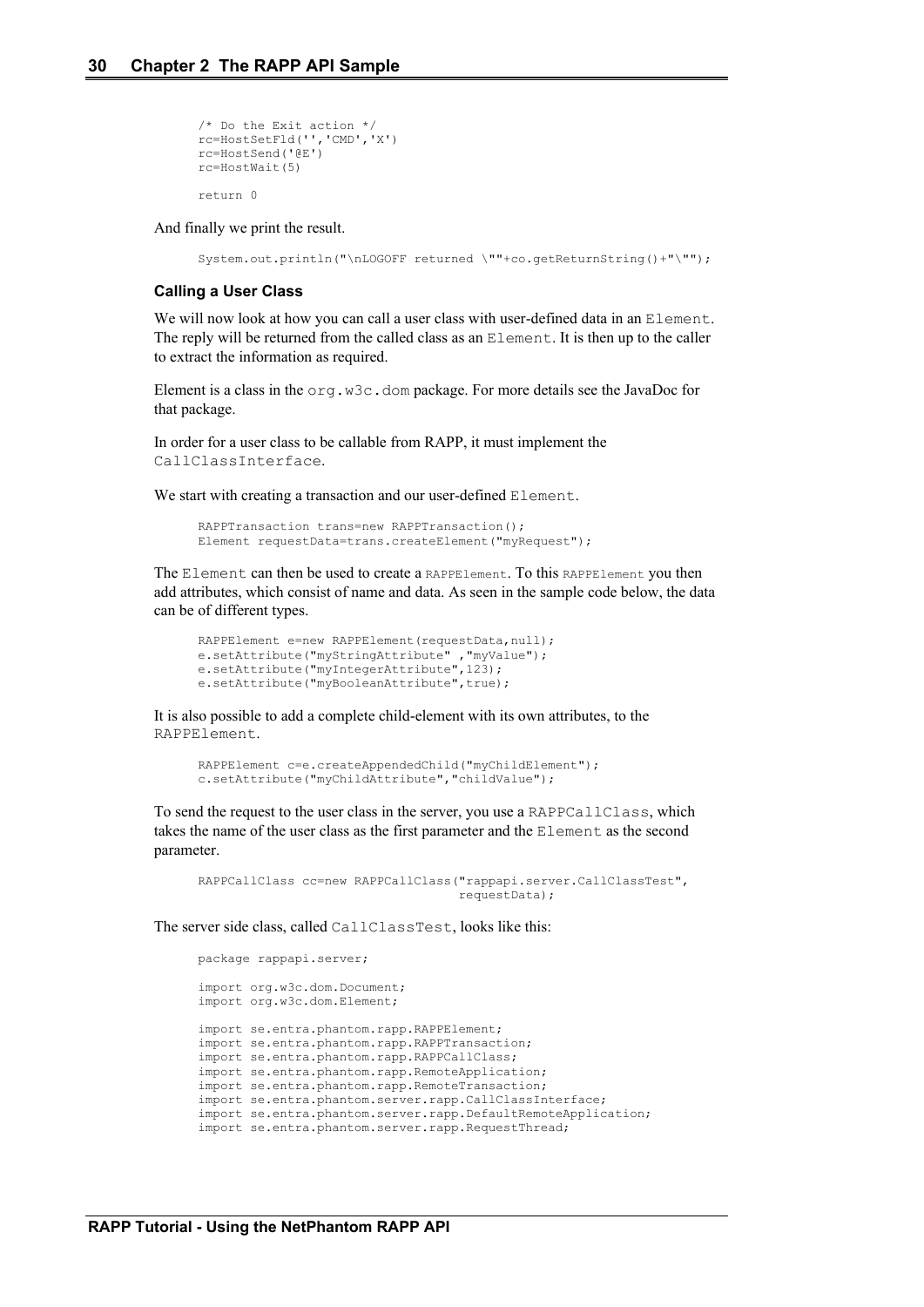/\*\* \* This class is called by the RAPP API in the NetPhantom Server \* from the TestAPI application. \* \* <p>Each time this CallClass action is about to start, a new \* instance of the class (that implements this interface) is \* created and called with the method <code>runAction</code>. \* \* @see se.entra.phantom.rapp.RAPPCallClass \* @see se.entra.phantom.server.rapp.DefaultRemoteApplication \* @see se.entra.phantom.server.rapp.RequestThread \*/ public class CallClassTest implements CallClassInterface { /\*\* \* Runs the CallClass action.  $\star$  \* <p>The return value is a success flag. A failure indicates \* that the script must be halted after this action.  $\star$  \* <p>The action has to set its own error code in the class \* and eventually also log the error/warning in the server log.  $\star$  \* @returns true for success, false for failure.  $\rightarrow$  \* @see se.entra.phantom.server.rapp.RequestThread#setReply \* @see se.entra.phantom.server.rapp.RequestThread#setError  $\rightarrow$  / public boolean runAction(DefaultRemoteApplication app, RequestThread requestThread, RAPPCallClass action)  $\left\{\begin{array}{ccc} \end{array}\right\}$  // Get the request data (it might be null) and print it out. Element request=action.getRequest(); if ( request==null ) System.out.println("#CallClassTest: No request data"); else System.out.println("#CallClassTest: Request data = "+ RAPPElement.getElementString(request)); // This code should normally do something meaningful, but // as this is just a sample, create a "static" reply now. // This reply is stored in an Element without a namespace. Document document=requestThread.getDocument(); Element replyElement=document.createElement("myReplyData"); RAPPElement reply=new RAPPElement(replyElement,null); reply.setAttribute("myReplyStringAttribute" ,"StringValue"); reply.setAttribute("myReplyIntegerAttribute",456); reply.setAttribute("myReplyBooleanAttribute",true); // Create "child 1" element. RAPPElement child1=reply.createAppendedChild("myReplyChild1"); child1.setAttribute("myReplyChild1AttrA","attr A, child #1"); child1.setAttribute("myReplyChild1AttrB","attr B, child #1"); // Create "child 2" element. RAPPElement child2=reply.createAppendedChild("myReplyChild2"); child2.setAttribute("myReplyChild2AttrA","attr A, child #2"); child2.setAttribute("myReplyChild2AttrB","attr B, child #2"); // Add a nested child to "child 1" element. RAPPElement nestChild1=child1.createAppendedChild("myNestedReplyChild1"); nestChild1.setAttribute("myNestedReplyChild1AttrA", "attr A, nested child #2"); nestChild1.setAttribute("myNestedReplyChild1AttrB", "attr B, nested child #2"); Element nc1=nestChild1.getElement(); nc1.appendChild(document.createComment(" THIS IS THE NESTED CHILD 1 USER DATA TEXT DATA THAT FOLLOWS ")); nc1.appendChild(document.createTextNode("This is an XML text node\nthat can contain <any> data, but beware of whitespaces!"));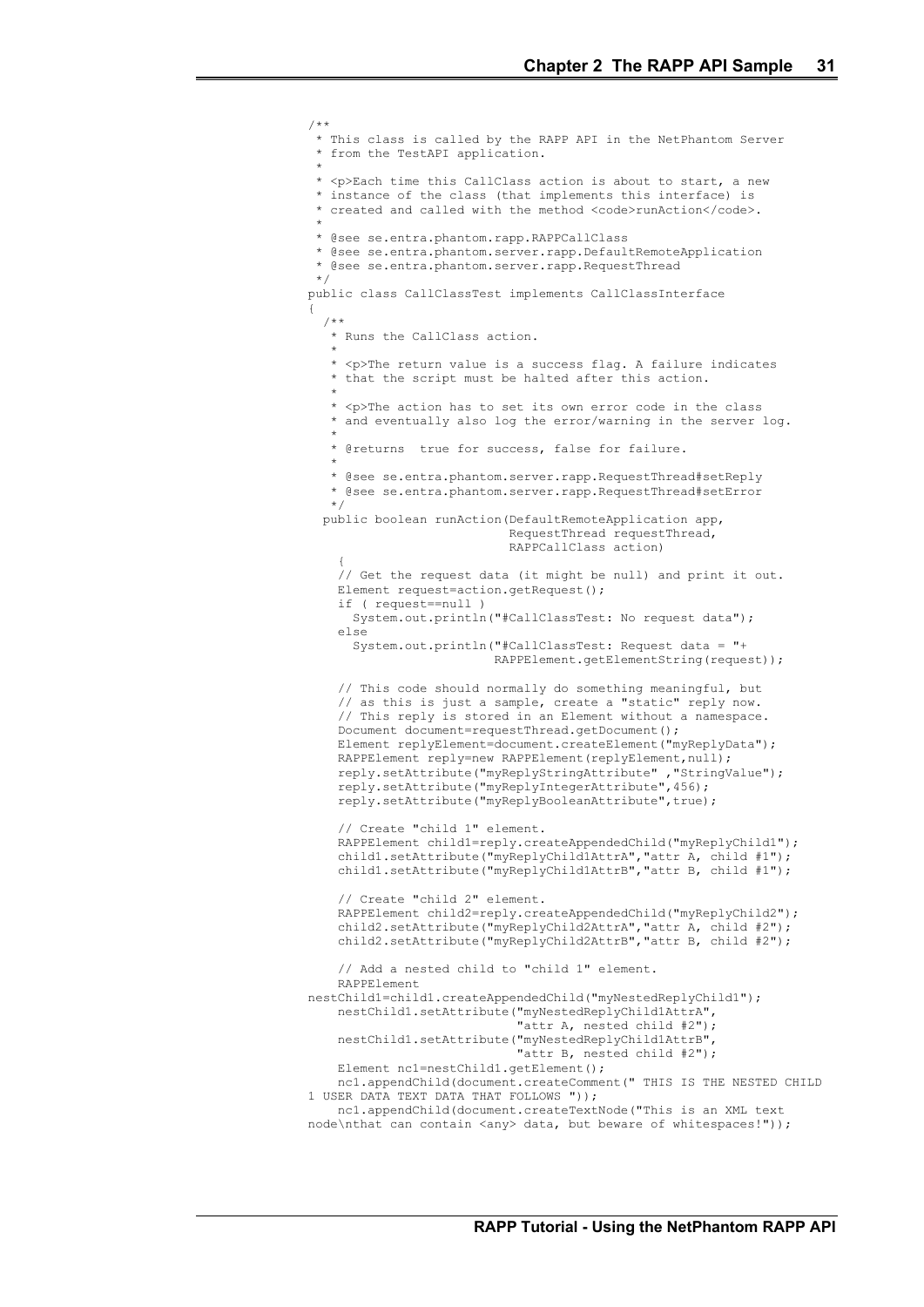}

```
 // Set the reply for the action.
 action.setReplyData(replyElement);
 // Return OK to continue processing.
 return true;
 }
```
The server handles errors such as calls to classes that do not exist, and calls to classes that do not implement the CallClassInterface. The sample demonstrates these two error cases by making such calls.

```
RAPPCallClass cc2=new RAPPCallClass("undefined.class.Nowhere");
trans.addAction(cc2);
RAPPCallClass cc3=
 new RAPPCallClass("se.entra.phantom.server.HostField");
trans.addAction(cc3);
```
Send the request and get the reply.

```
RemoteTransaction rt=new RemoteTransaction(trans);
int requestID=ra.requestTransaction(rt);
rt=ra.getReply(requestID,true);
rt.updateTransaction(trans);
```
Finally, we print all data from the reply (note that the reply might be null, depending on the server *CallClass* implementation). The string for the Element is retrieved from the RAPPElement class that also has static helper methods.

```
Element replyData=cc.getReply();
if ( replyData==null )
   {
  System.out.println("\nCALL CLASS rappapi.server.CallClassTest: no 
reply data"
                        +"\n errorCode = "+cc.getErrorCode()
                       +"\n description = "+cc.getErrorDescription());
  }
else
\left\{ \begin{array}{c} \end{array} \right\} String s=RAPPElement.getElementString(replyData);
   System.out.println("\nCALL CLASS rappapi.server.CallClassTest: reply 
data:\n"
                      +" "+s):
   }
```
And we print information about the two *CallClass* actions that fail.

```
System.out.println("\nCALL CLASS undefined.class.Nowhere:"
                  +"\n errorCode = "+cc2.getErrorCode()
                 +"\n description = "+cc2.getErrorDescription());
System.out.println("\nCALL CLASS se.entra.phantom.server.HostField:"
 +"\n errorCode = "+cc3.getErrorCode()
                 +"\n description = "+cc3.getErrorDescription());
```
#### **Event Logging**

It is also possible to log events in the NetPhantom Server log with the help of the RemoteApplication. The following code demonstrates how this might be done.

```
ra.logServerEvent(RemoteApplication.EVENT_INFORMATIONAL,
                  "About to call rappapi.server.CallClassTest
                   action");
```
In a similar way it is possible to log debug information.

ra.logDebugOutput("Reply from rappapi.server.CallClassTest  $\arctan:$  "+s);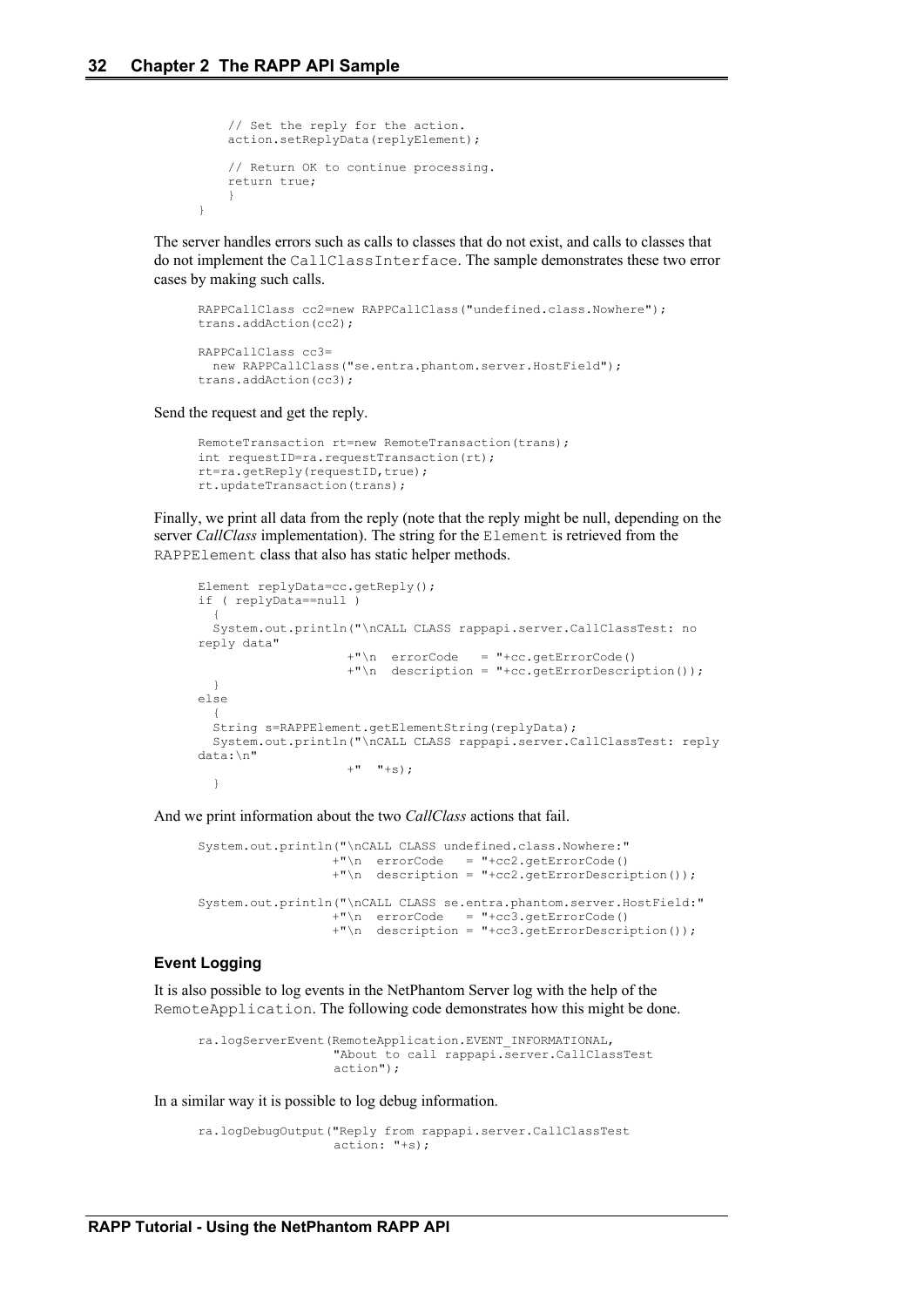#### **Summary**

In this chapter we have only looked at the code relevant to demonstrate the functionality of the RAPP API. To view the entire code used in the sample, select *General – RAPP API sample* in the *Menu* on the NetPhantom Server index page (in a default installation). To run the NetPhantom Application that is used by the Remote Application Sample, select *Browser Application – RAPP API Client* on the *Menu* in the NetPhantom Server index page (in a default installation).

To run the sample, see the instructions at the beginning of this chapter.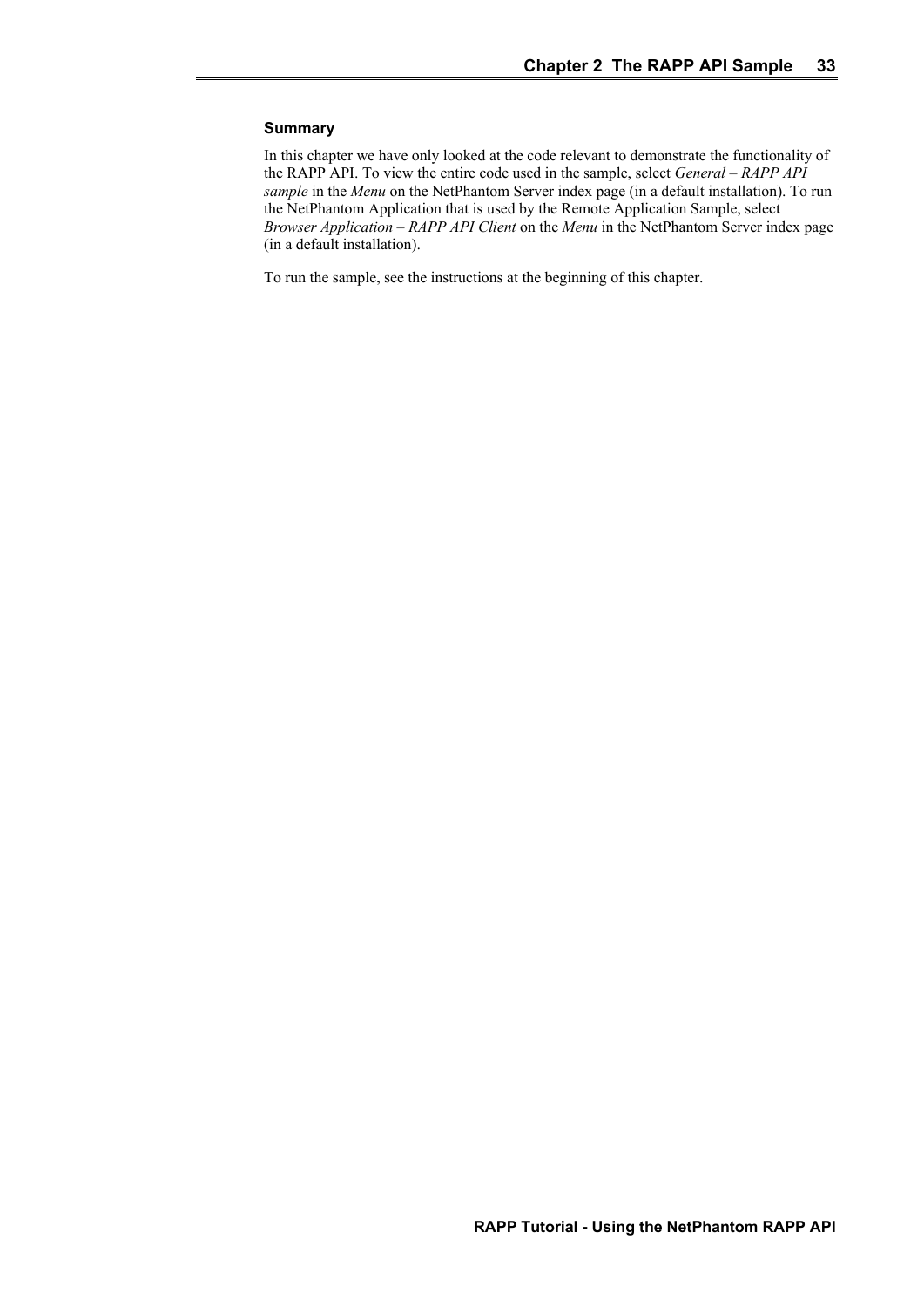# **3 Setting up the NetPhantom Server**

*If at first you don't succeed, try, try again. Then quit. There is no use being a damned fool about it*

W. C. Fields

The NetPhantom Server has to be configured to be able to run a Remote Application. This has already been done for the RAPP sample in a default installation, but we will go through all the settings to make it clear how to setup a Remote Application.

All required configuration is done in the Server Administration program.

#### **Configuring the NetPhantom Application**

The NetPhantom Application that you want to make available as a Remote Application, must configured in the same way as any other NetPhantom Application.

| SAMPLES REPORT           | All applications                     |                                                              |                       |
|--------------------------|--------------------------------------|--------------------------------------------------------------|-----------------------|
|                          | Application name                     | Path to runtime file                                         | User auth             |
| Loaded applications      | DUMMY                                | samples/dummy/dummy.jar                                      | No                    |
| SAMPLES GAME             | NP CLIENT TERMINAL                   | terminal/terminal.jar                                        | No                    |
| SAMPLES GOF1             | SAMPLES BGSAMPLE                     | samples/bgsample/bgsample.jar                                | No                    |
| SAMPLES GOF2             | SAMPLES BMPUSAMP                     | samples/bmpusamp/bmpusamp.jar                                | No                    |
| SAMPLES_GURSAMP          | SAMPLES CASECHG                      | samples/casechg/casechg.jar                                  | No                    |
| SAMPLES HELP             | SAMPLES DYNTABLE                     | samples/dyntable/dyntable.jar                                | No                    |
| SAMPLES JAVA2D           | SAMPLES_EXCELDEM                     | samples/exceldem/exceldem.jar                                | No                    |
| SAMPLES JDBC             | SAMPLES GAME                         | samples/game/game.jar                                        | No                    |
| SAMPLES PHDDED           | SAMPLES GOF1                         | samples/gof/gof1.jar                                         | No                    |
| SAMPLES RAPPAPI          | SAMPLES GOF2                         | samples/gof/gof2.jar                                         | No                    |
| SAMPLES REPORT           | SAMPLES GURSAMP                      | samples/qursamp/qursamp.jar                                  | No                    |
| SAMPLES REXX             | SAMPLES HELP                         | samples/help/help.jar                                        | No                    |
| SAMPLES SENDMAIL         | SAMPLES JAVA2D                       | samples/java2d/java2d.jar                                    | No                    |
| SAMPLES_SMSSAMP          | SAMPLES JDBC                         | samples/idbc/idbc.iar                                        | No                    |
| SAMPLES SWING            | SAMPLES PHDDED                       | samples/phdded/phdded.jar                                    | No                    |
| SAMPLES TICKET           | SAMPLES RAPPAPI                      | samples/rappapi/rappapi.jar                                  | No                    |
| SAMPLES TWOSCR           | SAMPLES REPORT                       | samples/report/report.jar                                    | No                    |
| TUTOR                    | SAMPLES REXX                         | samples/rexx/rexx.iar                                        | No                    |
|                          | SAMPLES SEINOMAIL<br>SAMPLES SMŠSAMP | samples/sendmail/sendmail.jar<br>samples/smssamp/smssamp.jar | No                    |
| Unload                   |                                      |                                                              | No                    |
|                          | Threaded loading                     |                                                              |                       |
| Make default application |                                      | Change<br>Delete<br>New                                      | Load this application |

*Fig. 15 Configuring the NetPhantom Application.*

#### **Setting up the Remote Application**

To make a NetPhantom Application available as a Remote Application, you must define a Remote Application that points to the NetPhantom Application. You do this on the **Remote Apps** notebook page under **Configure Web server**.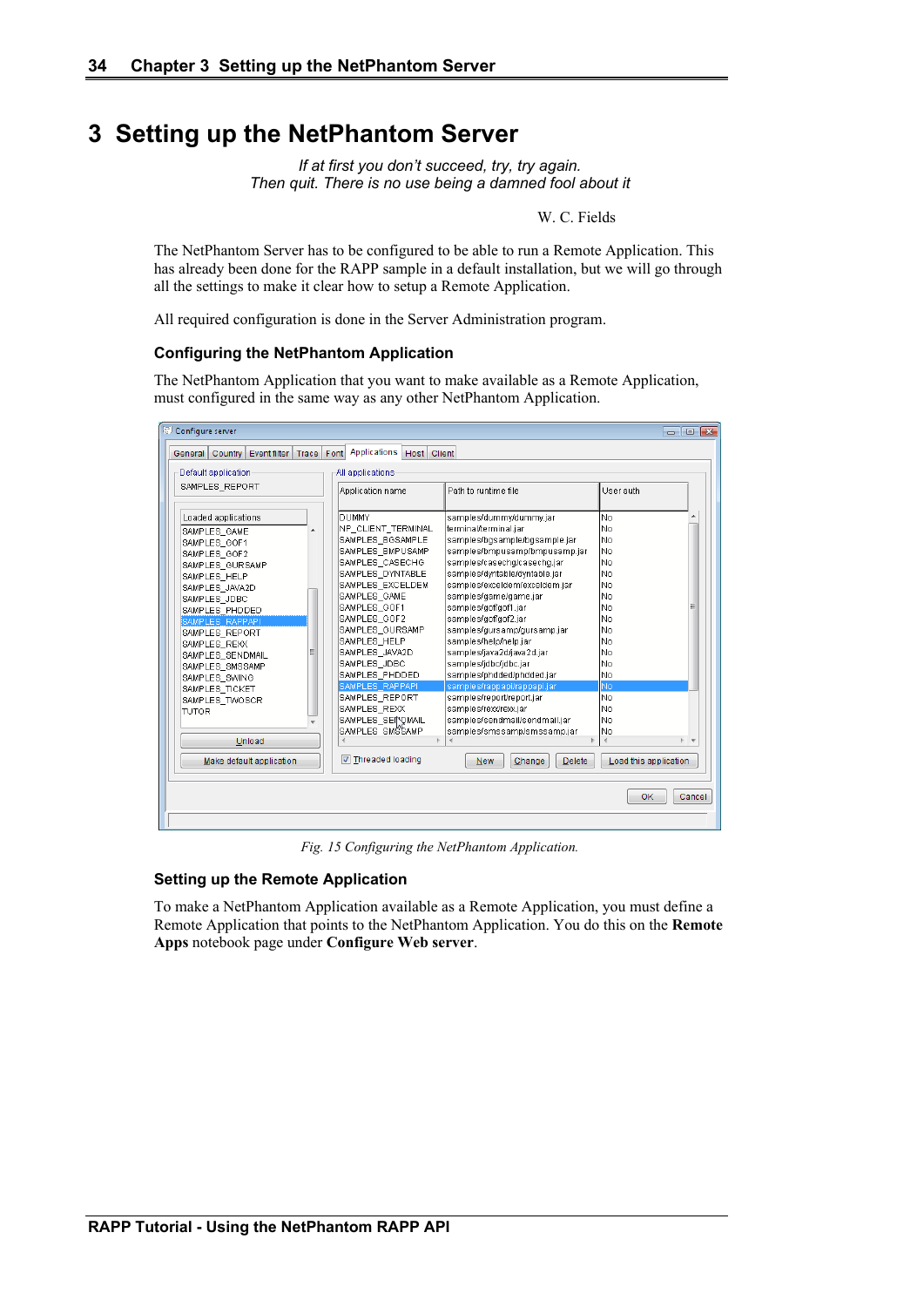| <sup>第1</sup> Web server                                                                                                                                                                    |                                                                                                          |                                                                  |  |                    |                     | $\overline{\mathbf{x}}$<br>$\Box$<br>$\Box$      |
|---------------------------------------------------------------------------------------------------------------------------------------------------------------------------------------------|----------------------------------------------------------------------------------------------------------|------------------------------------------------------------------|--|--------------------|---------------------|--------------------------------------------------|
| Address <sup>1</sup><br>General                                                                                                                                                             | Load balancing                                                                                           | CGI Web Apps                                                     |  | <b>Remote Apps</b> | Domains             | SecureLogin   Access control<br>Resources        |
| Name                                                                                                                                                                                        | Host<br>session                                                                                          | Application(s)                                                   |  | Search<br>first    | Session<br>time-out | Class name                                       |
| <b>RAPPAPI</b>                                                                                                                                                                              | Ŕ                                                                                                        | SAMPLES RAPPAPI                                                  |  | No.                |                     | se.entra.phantom.server.rapp.DefaultRemoteAppl   |
| $\overline{a}$<br>Þ.                                                                                                                                                                        |                                                                                                          |                                                                  |  |                    |                     | m<br>$\overline{\phantom{a}}$                    |
|                                                                                                                                                                                             |                                                                                                          |                                                                  |  |                    |                     | Þ.                                               |
| Name                                                                                                                                                                                        | External application definition<br>Start search for matching screen from<br>RAPPAPI<br>first application |                                                                  |  |                    |                     |                                                  |
| Class name                                                                                                                                                                                  |                                                                                                          | se.entra.phantom.server.rapp.DefaultRemoteApplication            |  |                    |                     |                                                  |
| Host session                                                                                                                                                                                | R                                                                                                        | ▼                                                                |  |                    |                     | Configure external application                   |
| Session time-out                                                                                                                                                                            | $\overline{2}$                                                                                           | (In minutes)                                                     |  |                    |                     |                                                  |
| Loaded applications<br>DUMMY<br>NP_CLIENT_TERMINAL<br>SAMPLES BGSAMPLE<br>SAMPLES BMPUSAMP<br>SAMPLES CASECHG<br>SAMPLES_DYNTABLE<br>SAMPLES_EXCELDEM<br>SAMPLES GAME<br>$0.010150 - 0.054$ |                                                                                                          | Selected applications<br>SAMPLES RAPPAPI<br>۰<br>Ξ<br>$>>$<br><< |  |                    |                     | Clear<br>Add<br>Change<br><b>Delete</b>          |
|                                                                                                                                                                                             |                                                                                                          |                                                                  |  |                    |                     | <b>OK</b><br><b>Restart Web Server</b><br>Cancel |

*Fig. 16 Configuring the Remote Application.*

The Remote Application must have a unique name. It can be the same as the name of the NetPhantom Application. In this sample, the name RAPPAPI has been chosen.

The class name is the name of the class that implements the server side RemoteApplication. In this case the default class *se.entra.phantom.server.rapp.DefaultRemoteApplication* will be used.

Choose an appropriate **Host session** for the Remote Application.

You can also specify a **Time-out** time in minutes for the Remote Application.

#### **Defining the Resource for the Remote Application**

In order to access this Remote Application, you must define a resource that points to it. You do this on the **Resources** notebook page under **Configure Web server**.